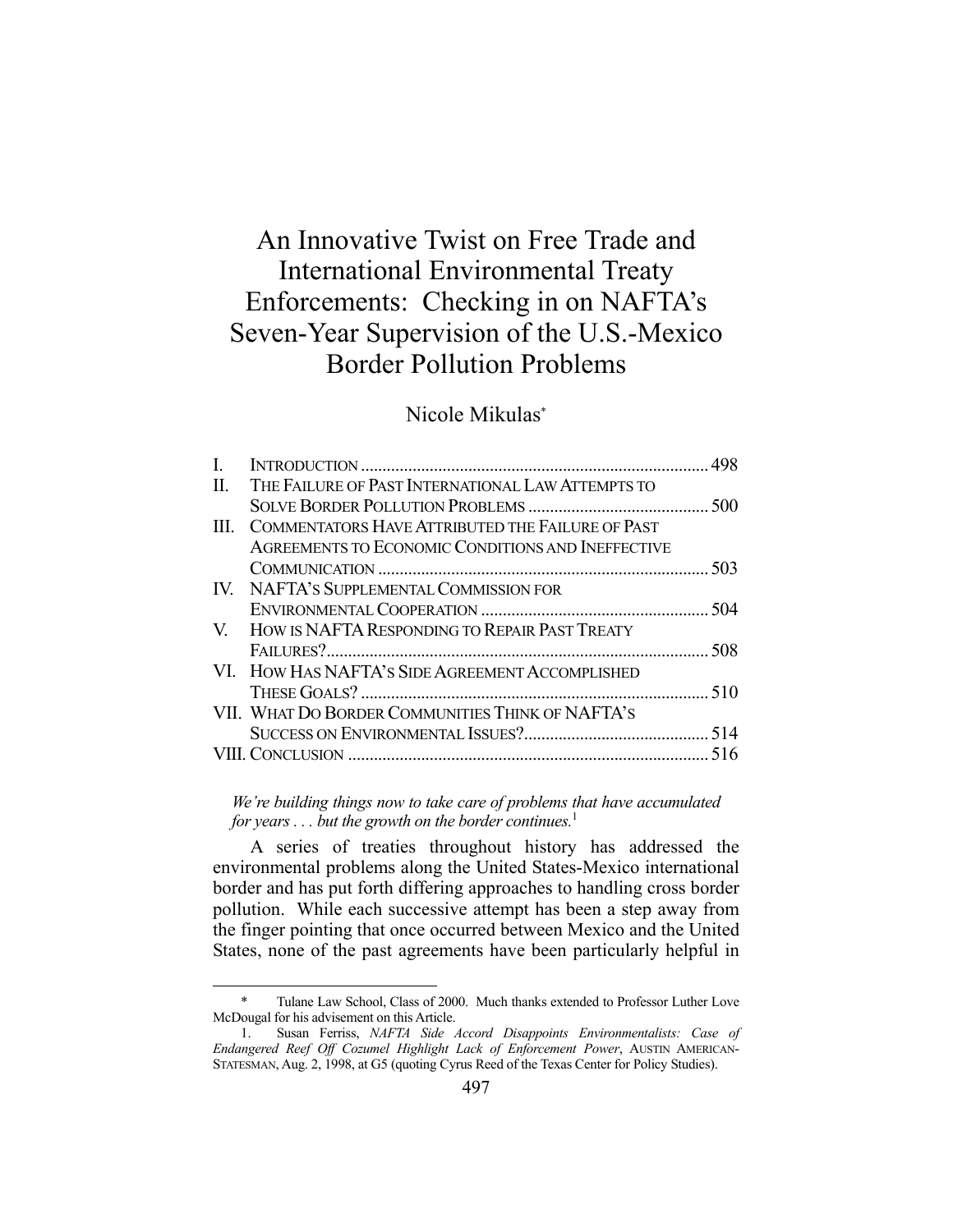actually implementing clean-up and change. The border communities continue to be plagued by monstrous pollution, resulting not only in harm to their ecological systems, but also in well documented health problems suffered by members of border communities. This Article compares the progress of our most recent treaty, the North American Free Trade Agreement (NAFTA)<sup>2</sup> and its environmental supplement with the previous attempts. These newest treaties implement some of the most progressive adaptations in treaty making and provisions premised on advice from scholarly critics for what is necessary to effectuate environmental change in the international arena. This Article examines the progress of these innovations in their clean-up of the United States-Mexico border area.

#### I. INTRODUCTION

 While the border has been assaulted by all manner of pollution, via the air, soil, and water, the most visible focus has been on the waterways that cut through this arid part of the world. Most Mexican cities do not have the modern sewage treatment plants that exist in the United States.<sup>3</sup> The rapid development and population explosions in cities such as Nuevo Laredo, Tamaulipas and Ciudad Juarez have resulted in an overflow of industrial and organic sewage into the Rio Grande.4 As the Rio Grande flows downstream, the consequences of this discharge and its accompanying stench flow into El Paso, Texas.

 The New River crosses the border between Mexicali, Mexico, and Calexico, California, taking along with it Mexicali's largely untreated municipal and industrial sewage. $5$  In 1989, reporters described the New River's poisonous waters as, "a swirling, olivegreen soup of chemicals and bacteria, reek[ing] of dead animals, industrial waste and human excrement."6 Not surprisingly, The California Regional Water Quality Control Board, a state body acting

 <sup>2.</sup> North American Free Trade Agreement, Dec. 17, 1992, U.S.-Can.-Mex., 32 I.L.M. 289 (pts. 1-3) and 32 I.L.M. 605 (pts. 4-8 & annexes).

 <sup>3.</sup> *See* Nick Johnstone, *International Trade, Transfrontier Pollution, and Environmental Cooperation: A Case Study of the Mexican-American Border Region*, 35 NAT. RES. J. 33, 42 (1995). *See generally* Sam Howe Verhovek, *NAFTA Failing to Help Stem Pollution Along Mexican Border*, THE PLAIN DEALER, July 4, 1998, 1998 WL 4143087. (outlining the various air, water and hazardous waste pollution that continues to haunt the border despite NAFTA promises).

 <sup>4.</sup> *See* Johnstone, *supra* note 3, at 43.

 <sup>5.</sup> *See id.*

 <sup>6.</sup> John Dillin, *Putrid Border River Typifies Pollution Crisis*, L.A TIMES, Dec. 31, 1989 at A3.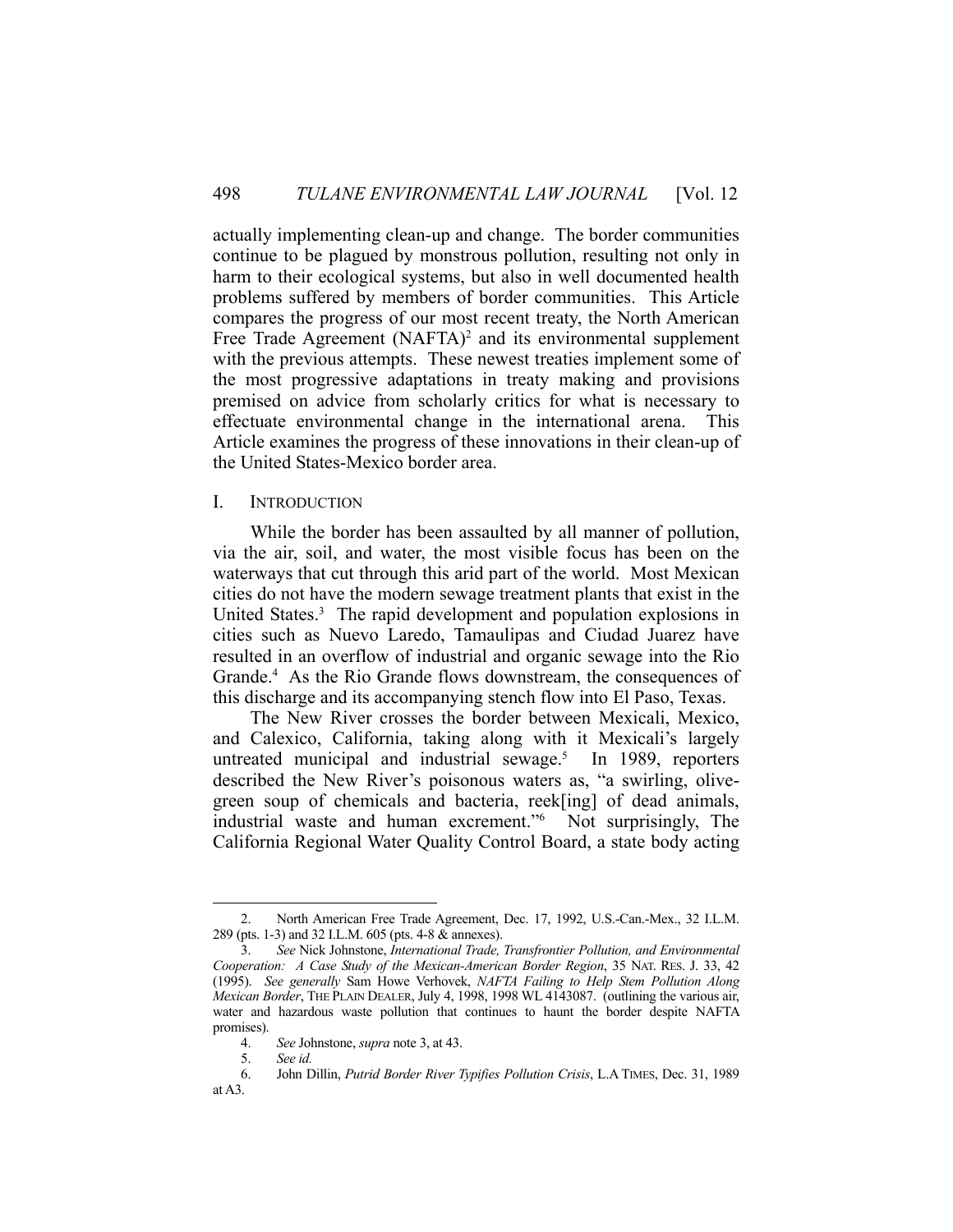under the Clean Water Act's federal authority, found alarmingly high levels of fecal coliform and other pollutants in the river.<sup>7</sup>

 Similarly the city of Tijuana, Mexico, while currently working toward a sewage treatment facility, has long discharged sewage into the Pacific.8 This discharge makes its way on to California's beaches with regularity.<sup>9</sup> Partly due to NAFTA's invitations to foreign countries to relocate there, Tijuana has grown exponentially, and its existing sewage treatment plants have not been able to handle the growth.10 The city's sewage system drains into the Tijuana River which flows north into the United States; high rainy seasons cause the river to overflow onto San Diego's beaches.<sup>11</sup> The river's waters, which Mexicans have described as the "black waters," pass through a federally protected saltwater estuary before emptying into the Pacific Ocean.12

 Although much of the border pollution controversy focuses on water pollution, air pollution has recently been a hot topic. Much of the attention has been focussed on the "haze" that has descended upon Big Bend National Park in Texas, decreasing its renowned visibility by nearly sixty percent.<sup>13</sup> The sulfates that combine with water vapor to form the haze are thought to blow from Mexican carbon plants, which operate without any pollution control equipment, approximately one hundred and twenty-five miles southeast of the park.14

 These multiple pollution problems are only the most visible challenges confronting border communities. While less perceptible it is just as odious that the health of residents in these cities, particularly those in Mexico, has been seriously threatened by the unchecked environmental degradation.<sup>15</sup> The Environmental Health Workgroup,

 <sup>7.</sup> *See id.*

 <sup>8.</sup> *See* William Booth, *San Diego Fights Mexican Sewage Pipe to Take Treated Waste to Sea*, THE RECORD, Dec. 28, 1998, at A11 (hailing a cross-border agreement which provides for the treatment, channelization, and dumping of Tijuana's waste).

 <sup>9.</sup> *See id.*

 <sup>10.</sup> *See id.*

 <sup>11.</sup> *See id.*

 <sup>12.</sup> *See* William Branigin, *Pollution Problems Grow at the U.S.-Mexican Border*, HOUS. CHRON., Oct. 29, 1989, at A1.

 <sup>13.</sup> *See* Randy Lee Loftis, *U.S., Mexico End Impasse Over Air Pollution Research: Deal Clears Way for Border Study Focussing on Industrial Plants*, DALLAS MORNING NEWS, Nov. 17, 1998, at 1A (describing an agreement to begin scientific research to pinpoint the source of Big Bend's haze).

 <sup>14.</sup> *See id.*

 <sup>15.</sup> *See* U.S. Environmental Protection Agency et al., U.S.-Mexico Border XXI Program, UNITED-STATES BORDER ENVIRONMENTAL INDICATORS, 1997, at 10 [hereinafter BORDER ENVIRONMENTAL INDICATORS].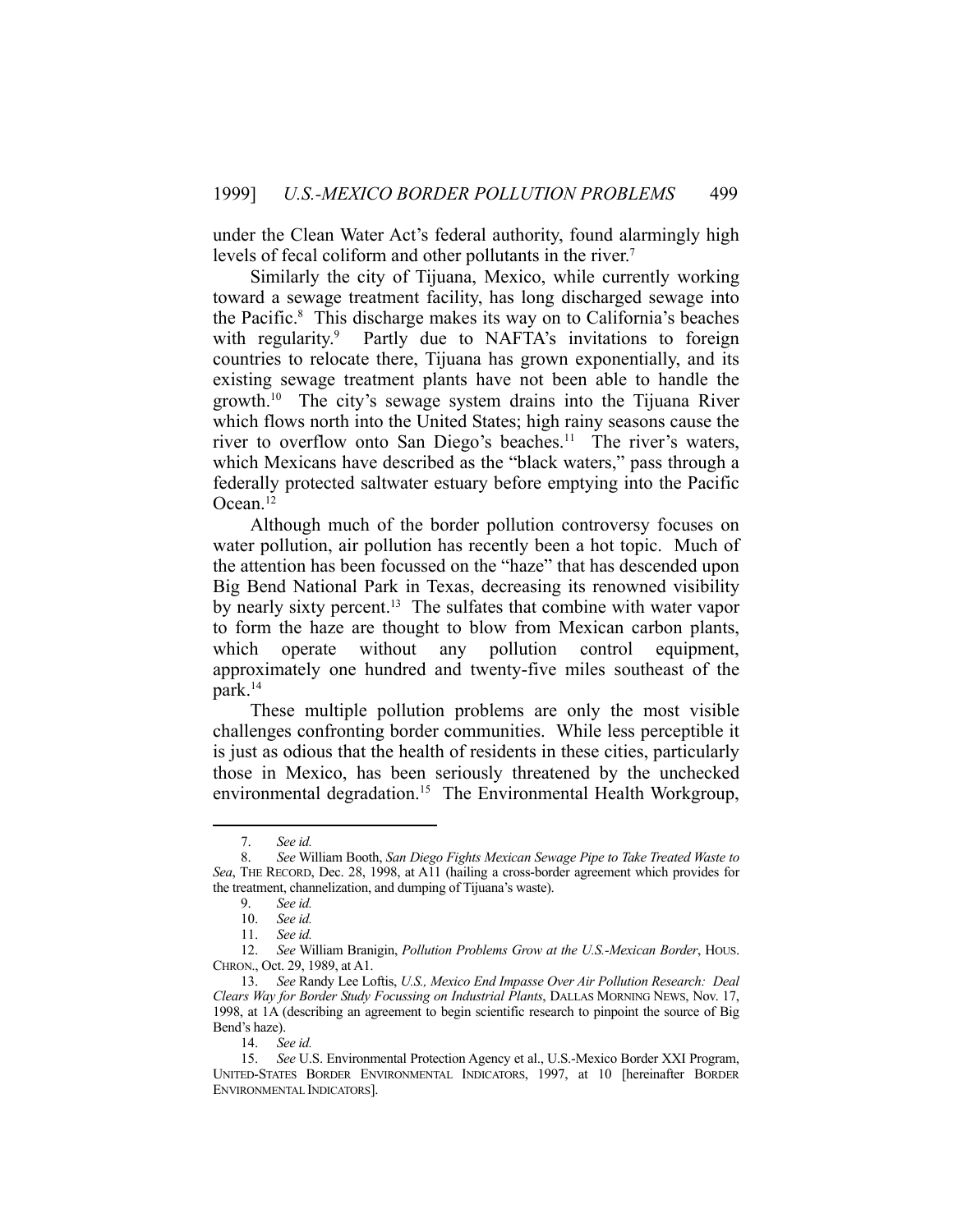a joint effort of the United States and Mexico formed to address the health needs of border communities, has listed several diseases that are caused largely by the contamination of air, water and soil in the region.16 The known problems listed by this Workgroup include asthma, tuberculosis, elevated blood lead levels in children, multiple myeloma (a form of bone-marrow cancer), systemic lupus erythematosus (an autoimmune disorder), hepatitis A, and infectious gastrointestinal diseases such as shigellosis and amebiosis.17 In addition to these documented health alerts it was just five years ago when several industrial plants in Mexico settled lawsuits, in which it was alleged their pollution was the cause of the birth defect, anencephaly, among babies born to eight families in Texas.18 While these lawsuits do not in themselves provide proof of causation, the eagerness of the defendants to settle does provoke scrutiny.

 These larger medical problems in and around the border are highlighted by the tragedies of swimmers whose exposure to fecal matter while in the Rio Grande and off the San Diego coast has caused severe illness and death.<sup>19</sup> Faced with these devastating medical problems, it is little wonder that border residents and environmental advocacy groups are fighting mad. The attention that these life and death consequences bring to the U.S.-Mexico Border necessitates new solutions to an old international dispute.

#### II. THE FAILURE OF PAST INTERNATIONAL LAW ATTEMPTS TO SOLVE BORDER POLLUTION PROBLEMS

 Before environmental pollution was a hot topic, Mexico and the United States shared the water supply of the Colorado River and the Rio Grande.<sup>20</sup> Concerns over resource allocation, and subsequent water quality degradation, were manifested in the 1889 agreement

 <sup>16.</sup> *See id.* at 18.

 <sup>17.</sup> *See id.*

 <sup>18.</sup> *See* Elizabeth A. Ellis, *Bordering on Disaster: A New Attempt to Control the Transboundary Region*, 30 VAL. U. L. REV. 621, 622 n.10 (1996); *see also* Michael A. Fallek, *Trouble on the U.S.-Mexico Border: The Mysterious Anencephaly Outbreak*, 31 TEX. INT'L L.J. 287, 289-94 & n.32 (1996).

 <sup>19.</sup> *See* Ellis, *supra* note 18, at 632-33 & nn.83-84 (describing the death of a boy in Laredo, Texas that was due to an amoebic brain infection acquired after swimming in the Rio Grande and the similar near death experience of two surfers suffering from inner ear infections after surfing the San Diego shores.)

 <sup>20.</sup> *See* Mark A. Sinclair, *The Environmental Cooperation Agreement Between Mexico and the United States: A Response to the Pollution Problems of the Borderlands*, 19 CORNELL INT'L L.J. 87, 91-92 (Winter 1986).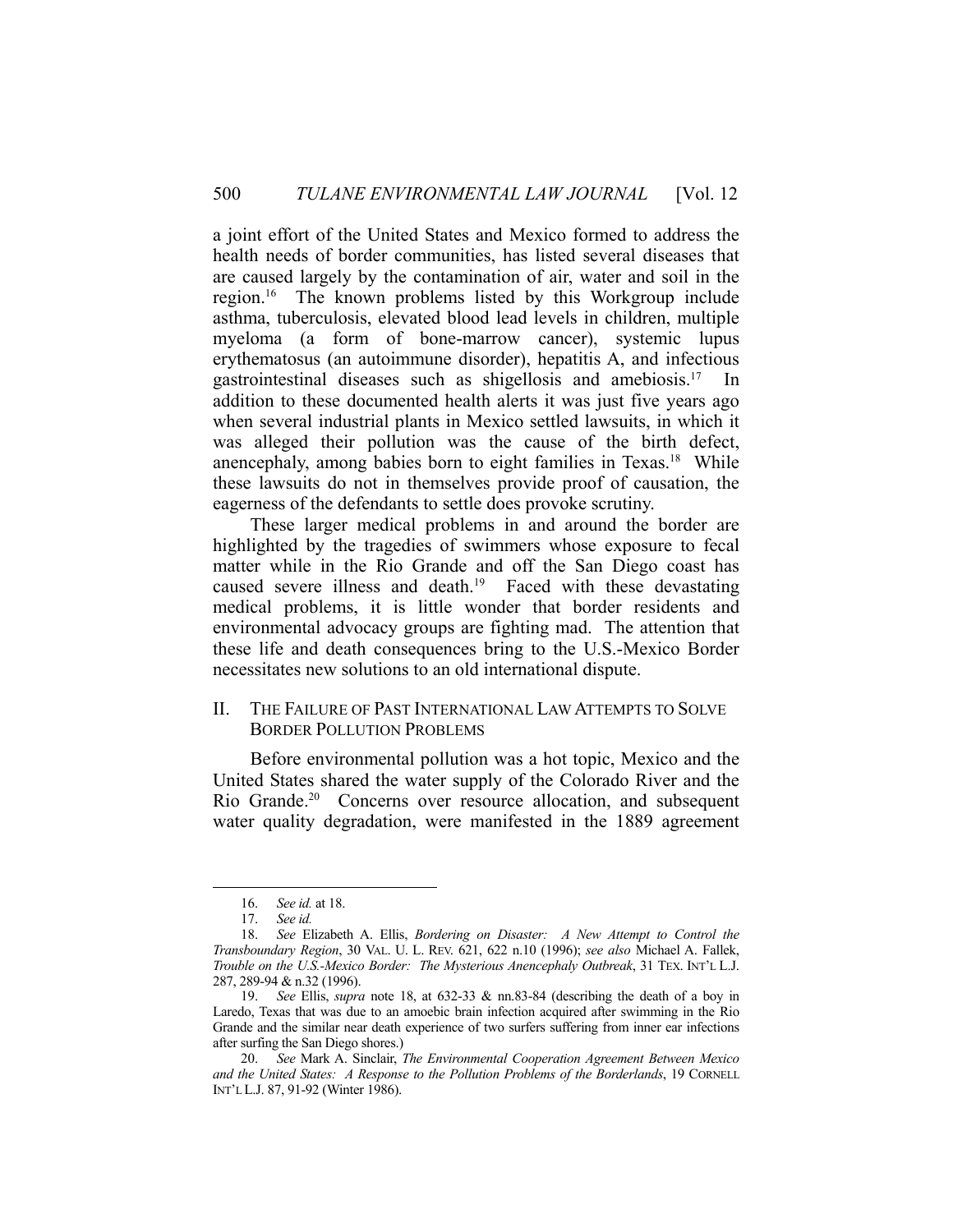that set up the International Boundary Commission.<sup>21</sup> As environmental awareness grew, so did the recognition of the need for increased international cooperation on the border. This need was addressed by the Water Utilization Treaty (Water Treaty or Treaty) in 1944, which superseded the prior agreement and authorized the International Boundary and Water Commission (IBWC) to consider the preservation of water quality in conjunction with conservation concerns.<sup>22</sup> This genesis environmental cooperation agreement This genesis environmental cooperation agreement acknowledged the importance of border pollution problems and empowered the IBWC to deal with water sanitation issues.<sup>23</sup> However, when faced with growing development in Mexico and worsening pollution throughout the border region, the treaty proved inadequate. Instead of dealing with all pollution, it focused on developing sewage treatment facilities and was even skittish on those projects.24

 IBWC, as created by the Water Treaty, is composed of two National Sections, and each country placed their respective sections under the control of their foreign offices.<sup>25</sup> This decision limited the IBWC by forcing all resolutions through time consuming diplomatic channels.26 The Treaty's effectiveness was further circumscribed by IBWC's limited jurisdiction to surface waters in close proximity to the border.27 More sophisticated pollution violations, such as air pollution, toxic dumping and groundwater contamination, remained unchecked by the IBWC.<sup>28</sup> Most of the flaws in the Water Treaty were due to the inability of international law to effectively address environmental issues. It should also be noted that in the year of its passage, knowledge of environmental conservation was limited and IBWC's scope became dated. Notwithstanding the Treaty's defects, the sanitation and sewage progress it made has contributed to a better border environment.

 <sup>21.</sup> *See* Louann C. Troutman, *The Border XXI Program: Promoting Cooperation and Communication to Improve the United States-Mexico Border Environment*, 3 ENVTL. L. 939, 940- 42 (1997).

 <sup>22.</sup> Treaty Relation to the Utilization of Waters of the Colorado and Tijuana Rivers and of the Rio Grande, Feb. 3, 1944, 59 Stat. 1219.

 <sup>23.</sup> *See* Sinclair, *supra* note 20, at 109-111; *see also* Johnstone, *supra* note 3, at 56 ("Originally signed in 1944 the binational IBWC was designed to deal with sanitation and sewage issues in the border region."). *Id.*

 <sup>24.</sup> *See* Sinclair, *supra* note 20, at 112-13.

 <sup>25.</sup> *See id.* at 114.

 <sup>26.</sup> *See id.*

 <sup>27.</sup> *See id.*

 <sup>28.</sup> *See id.*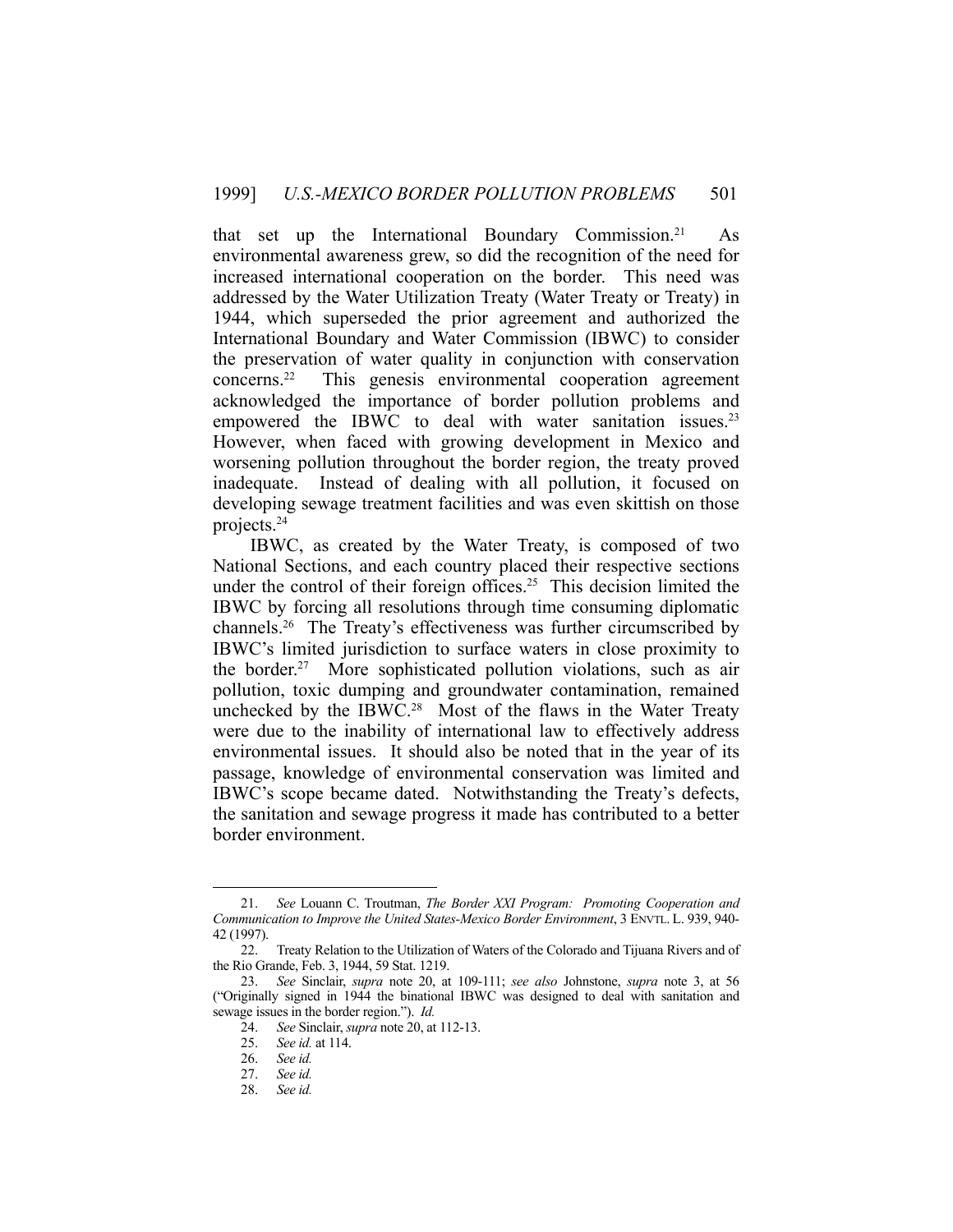While there were informal attempts to rectify the Water Treaty's flaws, through international anomalies such as the 1978 Memorandum of Understanding  $(MOU)^{29}$  executed between the EPA and its then-Mexican Counterpart, the Subsecretariat of Environmental Improvement of the Ministry of Health, ultimately a new agreement had to be executed.<sup>30</sup> In 1983, Mexico and the United States executed the Agreement on Cooperation for the Protection and Improvement of the Environment in the Border Area (the La Paz Agreement).<sup>31</sup> This new agreement endeavored to cure past failures by "establish[ing] formal methods for both countries to work cooperatively on the border environment."32 Although most of the agreement is general in nature, specific goals were addressed through supplemental annexes.<sup>33</sup> The detail of these annexes intended to harmonize environmental standards between the two countries and to address the myriad of pollution problems with specific solutions.<sup>34</sup> Before NAFTA, the La Paz Agreement was arguably the most significant environmental agreement affecting the border, but it suffered from insufficient

Memorandum of Understanding between the Subsecretariat for Environmental Improvement of Mexico and the Environmental Protection Agency of the United States for the Cooperation on Environmental Problems and Transboundary Problems, June 14-19, 1978, U.S.- Mex., 30 U.S.T. 1576. The MOU committed the two nations to "a cooperative effort to resolve the environmental problems of mutual concern in border area." *Id.* It also established parallel projects such as pollution abatement and control programs, mutual review of national environmental policies and strategies, and data gathering and exchange of information. *Id.* at 1576-77.

 <sup>30.</sup> *See* Luis R. Vera-Morales, *Dumping in the International Backyard: Exportation of Hazardous Wastes to Mexico*, 7 TUL. ENVTL. L.J. 353 (1993).

 <sup>31.</sup> Agreement Between the United States of America and the United Mexican States on Cooperation for the Protection and Improvement of the Environment in the Border Area, Aug. 14, 1983, 22 I.L.M. 1025 (1983) [hereinafter La Paz Agreement].

 <sup>32.</sup> U.S. Environmental Protection Agency, Office of International Activities, *EPA's Work on the U.S.-Mexico Border* (visited Jan. 14, 1999) <http://www.epa.gov/oiamount/mex.1.htm.>; *see also* La Paz Agreement, *supra* note 31, art. 6.

 <sup>33.</sup> *See* Ellis, *supra* note 18, at 641. The five annexes are: Annex I-Agreement of Cooperation Between the United States of America and the United Mexican States for Solution of the Border Sanitation Problem at San Diego, California-Tijuana, Baja California July 18, 1985, U.S.-Mex., 26 I.L.M. 18 (1987); Annex II-Agreement of Cooperation Between the United States of America and the United Mexican States Regarding Pollution of the Environment Along the Island International Boundary by Discharges of Hazardous Substances, July 18, 1985, U.S.-Mex., 26 I.L.M. 19 (1987); Annex III-Agreement of Cooperation Regarding the Transboundary Shipments of Hazardous Wastes and Hazardous Substances, Nov. 12, 1986, U.S.-Mex., 26 I.L.M. 25 (1987); Annex IV-Agreement of Cooperation Between the United States of America and the United Mexican States Regarding Transboundary Air Pollution Caused by Coper Smelters Along Their Common Border, Jan. 29, 1987, U.S.-Mex., 26 I.L.M. 33 (1987); Annex V-Agreement of Cooperation Regarding International Transport of Urban Air Pollution, Oct. 3, 1989, U.S.-Mex., 29 I.L.M. 29 (1990).

 <sup>34.</sup> *See* Ellis, *supra* note 18, at 642-43.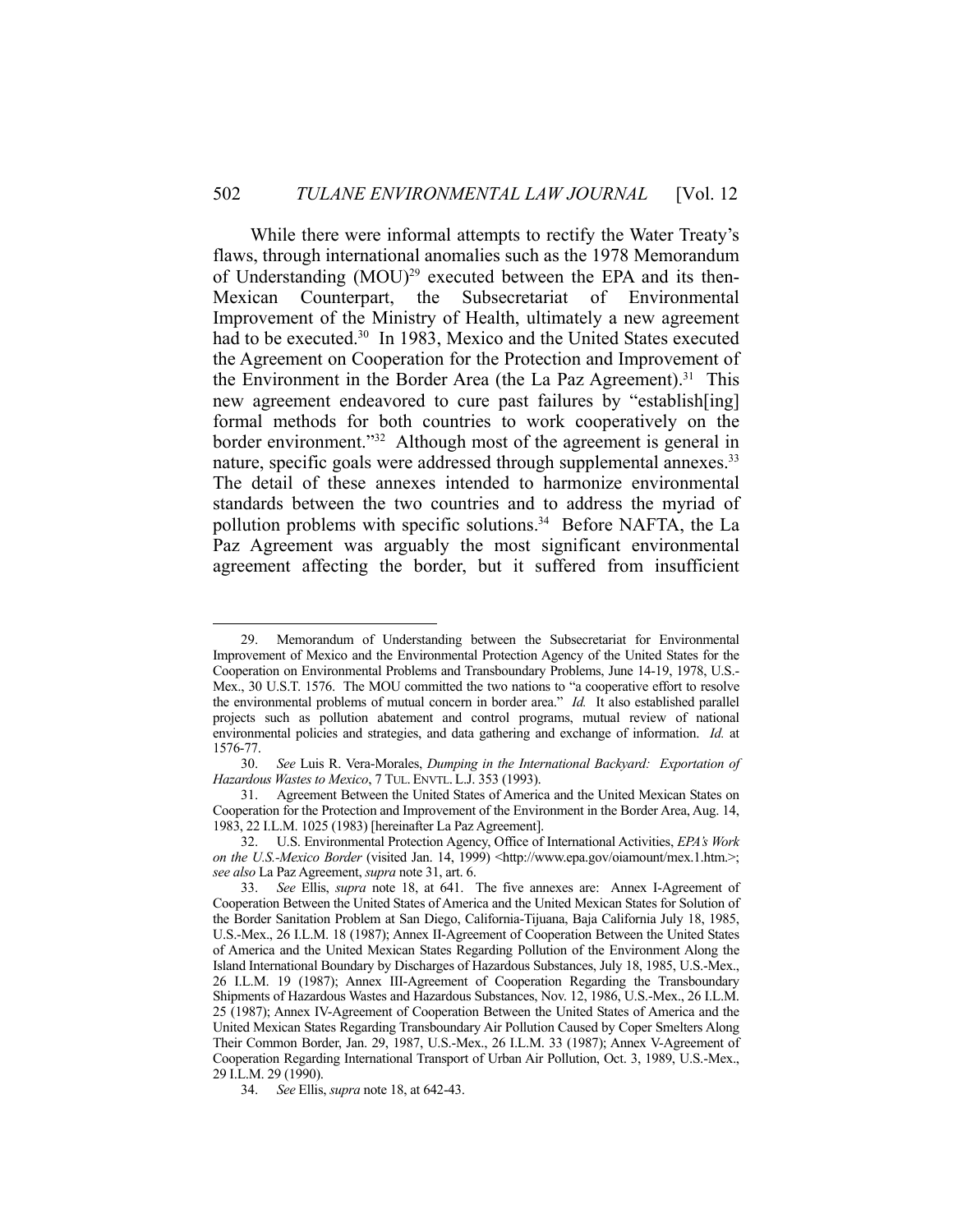funding and drafting problems that allowed either country to opt-out when standards proved "too taxing."<sup>35</sup>

 The La Paz Agreement is still in effect today, but is supplemented by its progeny, the Integrated Environmental Plan for the U.S.-Mexico Border Area (the Border Plan), and NAFTA's environmental provisions.<sup>36</sup> The Border Plan attempts to translate the esoteric ideals of the La Paz Agreement into reality. NAFTA was in the negotiation stage prior to the Border Plan's creation, and environmentalists and scholars alike lodged heavy criticism against NAFTA's environmental consequences.37 President Bush launched the Border Plan in an attempt to quiet these protests and ease the passage of NAFTA.38 The Border Plan established programs to focus on specific environmental concerns that plagued the area.<sup>39</sup> It also sought to rectify problems in the La Paz Agreement by encouraging cross-border communication and by identifying significant pollution sources to target regulations.<sup>40</sup>

## III. COMMENTATORS HAVE ATTRIBUTED THE FAILURE OF PAST AGREEMENTS TO ECONOMIC CONDITIONS AND INEFFECTIVE **COMMUNICATION**

 As is often the case with broad-reaching international agreements, the La Paz Agreement and the Water Treaty failed to account for the reality of national conditions and limitations. During the periods in which they operated, Mexico was understandably focused on the governmental role of encouraging economic development.<sup>41</sup> The effects of the Bracero Program, enacted during World War II to allow Mexican laborers to work seasonal agricultural jobs in the United States, and its subsequent revocation created a border community plagued with poverty and unemployment.<sup>42</sup> Since Mexico's overriding border policy was to help its nationals achieve some level of economic stability, it initiated the Border

 <sup>35.</sup> *See* Fallek, *supra* note 18, at 310; *see also* La Paz Agreement, *supra* note 31, arts. 2, 18.

 <sup>36. 32</sup> I.L.M. 1480 (1994) (First Stage, 1992-1994)(1991) *microformed* on EP1.2 (U.S. Environmental Protection Agency).

 <sup>37.</sup> *See* Ellis, *supra* note 18, at 654-55.

 <sup>38.</sup> *See id.*

 <sup>39.</sup> *See id.* at 646-47.

 <sup>40.</sup> *See id.* at 647-48.

 <sup>41.</sup> *See* Sinclair, *supra* note 20, at 103. Poor housing, nutrition, and unemployment are problems that can be solved by economic development and the health of the environment had to come second to the survival of Mexican nationals around the border. *See id.*

 <sup>42.</sup> *See* Ellis, *supra* note 18, at 628.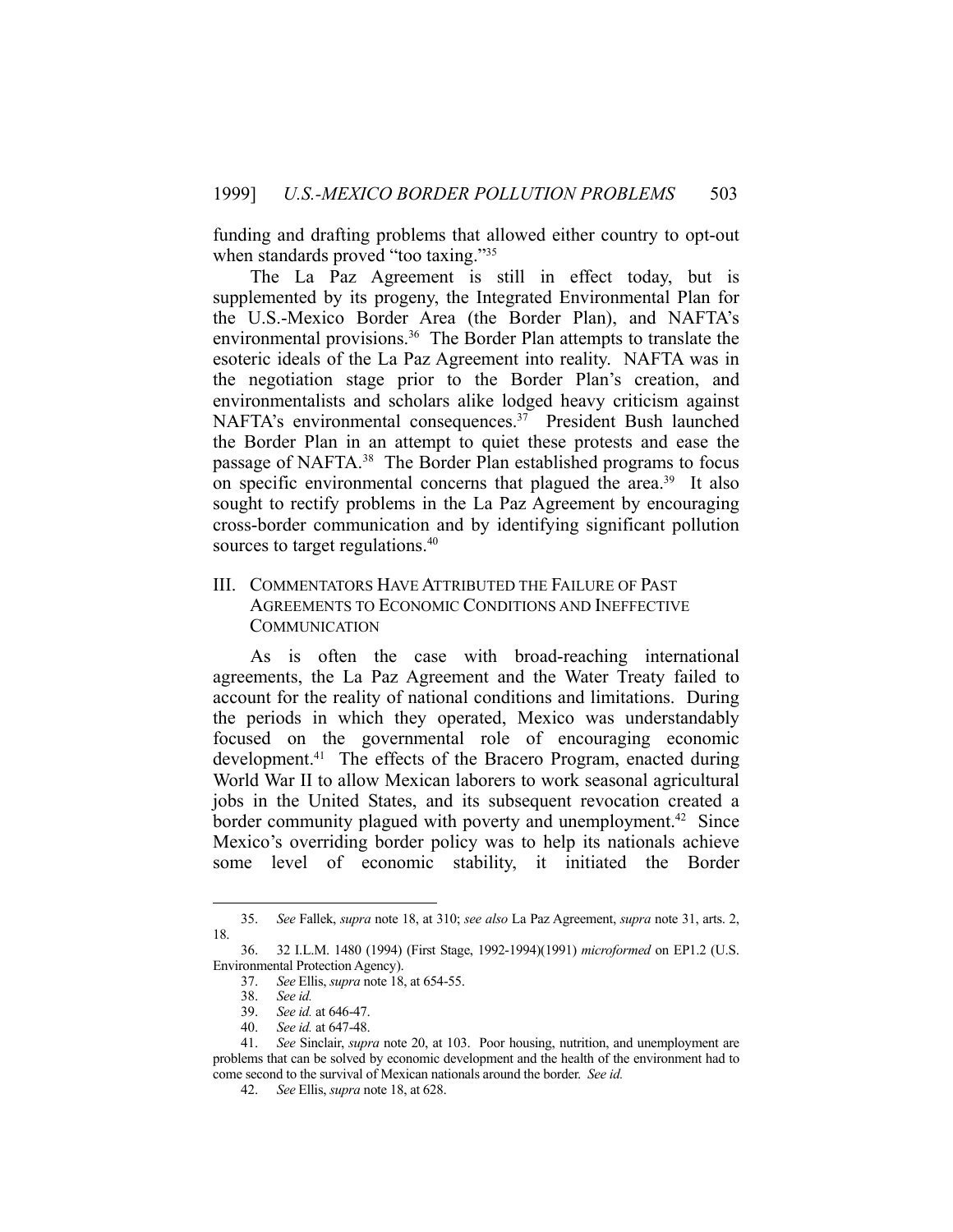Industrialization Program in 1965 to attract foreign businesses and jobs to the area.<sup>43</sup> This program far-exceeded its modest goals and led to an exponential growth in industry and population along Mexico's border.<sup>44</sup> The industries that located to Mexico as a result of this program are known as maquiladoras.45 In return for bringing jobs to the area, maquiladoras obtain tax breaks on trade across the border.<sup>46</sup> Many believe that the rapid growth of maquiladoras helped cripple the newborn international environmental agreements along the border, which were unable to grapple with the ever-increasing pollution produced in the borderland.47

 Adding to these socioeconomic hurdles were the underlying political tensions between the United States and Mexico.<sup>48</sup> After the Mexican Revolution of 1910, the country reviled against foreign controls and manipulation of its sovereign status.<sup>49</sup> This history, coupled with the United States' bad blood in Mexico's history, made international relations quite tense and unproductive. The two sovereigns needed a new approach to mitigate their unsolved problems and it was in NAFTA that citizens and environmentalists saw either a window or a wall.

## IV. NAFTA'S SUPPLEMENTAL COMMISSION FOR ENVIRONMENTAL **COOPERATION**

 When NAFTA was ready to be signed, environmentalists were demanding that the environment be accounted for in the face of heightened development.<sup>50</sup> NAFTA's original environmental provisions were weaker than the Water Treaty or the La Paz

 <sup>43.</sup> *See id.* at 629.

 <sup>44.</sup> *See* BORDER ENVIRONMENTAL INDICATORS,*supra* note 15, at 4-5. "Population growth on both sides of the border has been noticeably rapid, growing far faster than that of the population as a whole in either country. In the border area of Mexico, the growth rate is 3 percent. In the U.S. border area, the growth rate is 2.7 percent." *Id.* at 4 (discussing the rapid increase of maquiladoras from the 1960s to the present).

 <sup>45.</sup> *See id.* at 5.

 <sup>46.</sup> *See id.*

 <sup>47.</sup> *See* Johnstone, *supra* note 3, at 55.

 <sup>48.</sup> *See* Sinclair, *supra* note 20, at 108; *see also* Elia A. Pirozzi, *Resolution of Environmental Disputes in the United States-Mexico Border Region and the Departure from the Status Quo*, 12 J. ENVTL. L. & LITIG. 371 (1997).

 <sup>49.</sup> *See* Brandon W. Freeman, *An Overview of Foreign Direct Investment in Mexico*, 3- AUT. NAFTA: L.& BUS. REV. AM 123, 123 (Autumn 1997) (citing Gloria L. Sandrino, *The NAFTA Investment Chapter and Foreign Direct Investment in Mexico: A Third World Perspective*, 27 VAND.J.TRANSNAT'L L. 259, 279 (1994)).

 <sup>50.</sup> *See, e.g.*, David G. Schiller, *Great Expectations: The North American Commission on Environmental Cooperation Review of the Cozumel Pier Submission*, 28 U. MIAMI INTER-AM. L. REV. 437, 439-40 (1997).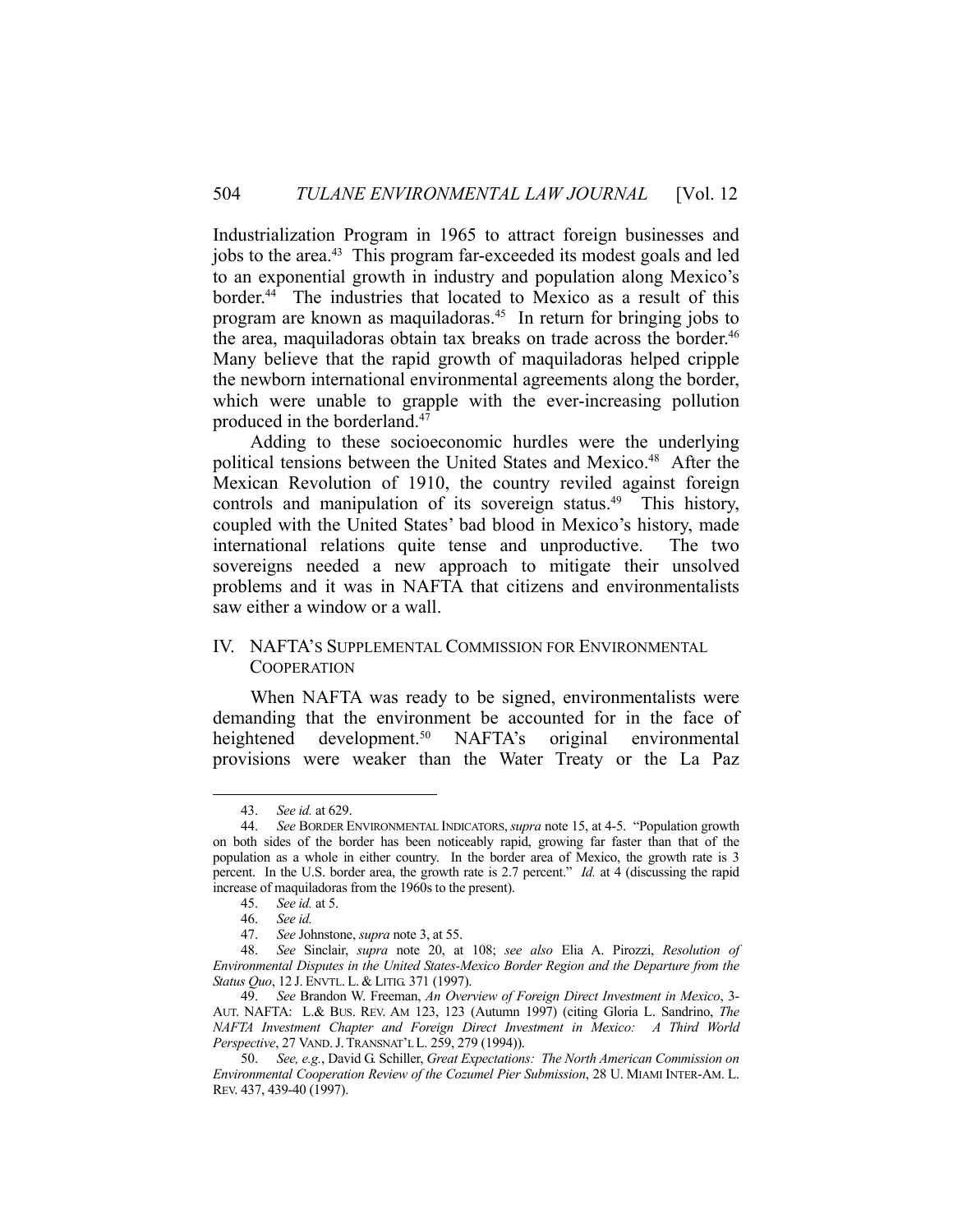Agreement. Environmentalists as well as border residents realized that if these agreements had done little to help their plight, NAFTA would provide even less relief.<sup>51</sup> NAFTA's supplemental environmental agreement (the Side Agreement) was added as a result of direct pressure from U.S. Courts and environmentalists.<sup>52</sup> A federal district judge, Judge Charles Richey, had ruled that an environmental impact statement should accompany NAFTA prior to its enactment.<sup>53</sup> While the Court of Appeals later vacated this opinion due to concerns with standing, the lower court ruling caught the attention of the oval office.54 Bush signed the Border Plan in an attempt to silence these cries, but NAFTA's prospects for increased development and industry still threatened to dwarf environmental conservation concerns.<sup>55</sup> Many commentators accused President Bush of executing an agreement that was merely symbolic and that did nothing to improve international relations when it came to environmental matters.<sup>56</sup> This criticism came largely from analysis of NAFTA's own language which, before the Side Agreement, clearly subordinated pollution regulations to trade concerns.<sup>57</sup> Prior to the supplemental environmental provisions, NAFTA contained general language of treaty interpretation in Articles 2001-2022.58 The parties to the NAFTA agreed to continue to enforce all existing environmental provisions and created a Committee to promote cooperation and upward harmonization of existing standards.<sup>59</sup> Despite these token concessions, NAFTA enforcement suffered from standing problems,

 <sup>51.</sup> *See* Ellis, *supra* note 18, at 654-55 (discussing the "well-founded" concern at the border of the environmental effects of NAFTA).

 <sup>52.</sup> *See* CLYDE HUFBAUER & JEFFREY J. SCHOTT, NAFTA: AN ASSESSMENT 159 (Revised Edition 1993); North American Agreement on Environmental Cooperation, Sept. 14, 1993, U.S.- Can.-Mex., 32 I.L.M. 1480.

 <sup>53.</sup> *See* HUFBAUER & SCHOTT, *supra* note 52, at 159; *see also* Martin Coleman, *Environmental Barriers to Trade and European Community Law*, at 133, in ECONOMIC REGULATION AND ECONOMIC GROWTH (Boyle ed. 1994).

 <sup>54.</sup> *See id.*; Public Citizen v. Office of the United States Trade Representative, 822 F. Supp. 21 (D.D.C.), *rev'd*, 5 F.3d 549 (D.C. Cir. 1993) (holding that NAFTA required an Environmental Impact Statement in the Court of First Instance but reversing later). *But c.f.* Public Citizen v. Office of the United States Trade Representatives, 970 F.2d 916 (1992).

 <sup>55.</sup> *See* Ellis, *supra* note 18, at 655 ("Created by the Bush administration, the Border Plan was intended to negate any criticism directed towards NAFTA's omission of environmental provisions.").

 <sup>56.</sup> *See id.* ("The existence of this supplemental document did very little to suppress criticism or concern, especially since the Border Plan itself is ineffective in its attempts to control the border environment.").

 <sup>57.</sup> *See* Pirozzi, *supra* note 48, at 374-75.

 <sup>58.</sup> *See* NAFTA, *supra* note 2, arts. 2001-2022 and annexes, 2001-2004, 32 I.L.M. at 693-699.

 <sup>59.</sup> *See* Pirozzi, *supra* note 48, at 375.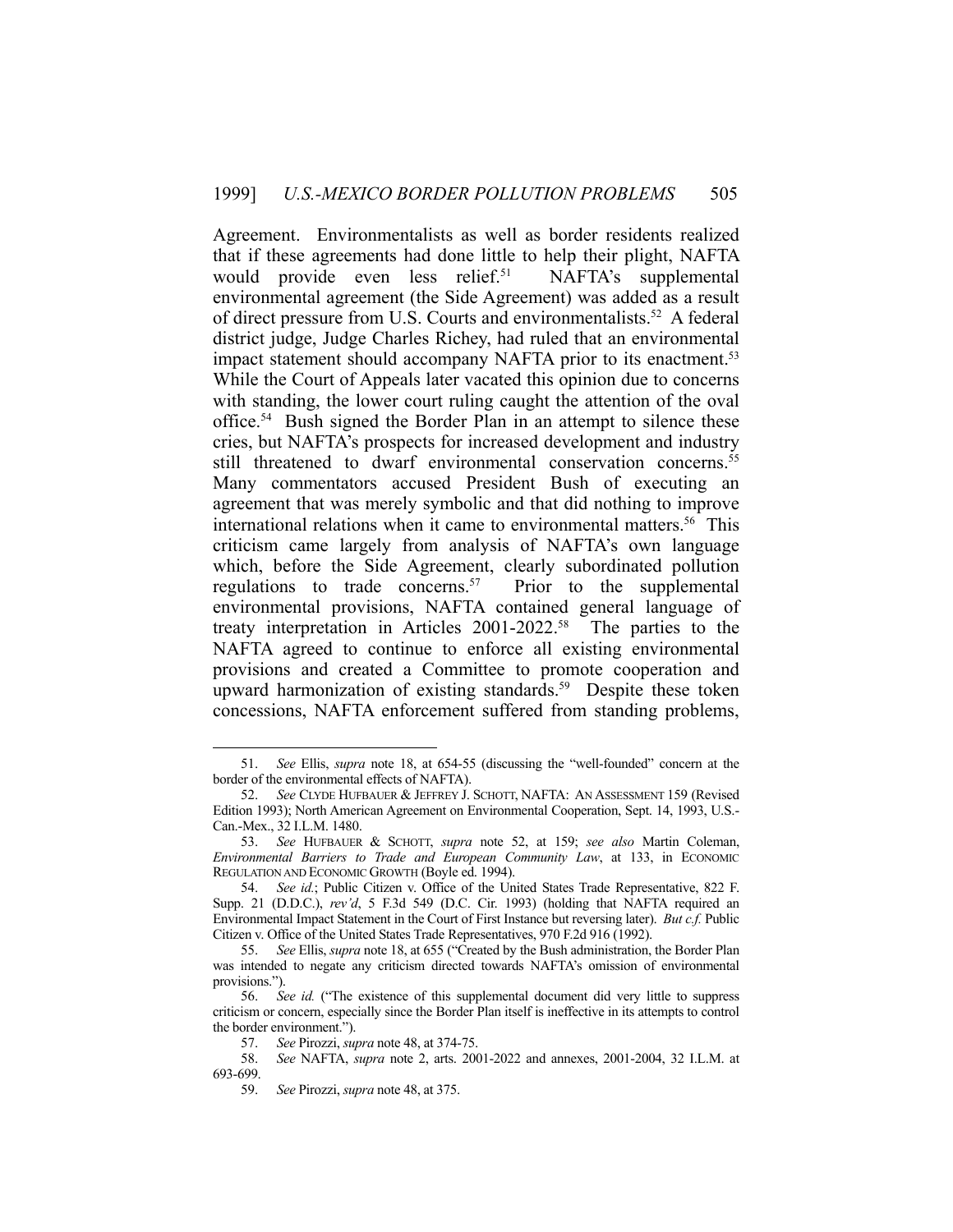as NAFTA allowed only signatory parties to challenge a failure to enforce environmental laws.<sup>60</sup> This accessibility problem was accentuated by the political composition of NAFTA's dispute panel and the confidentiality that panel deliberations enjoyed under the treaty.<sup>61</sup> It was Article 712.1, however, that troubled environmental advocates most. Its provisions stated that NAFTA parties have the right to adopt measures to protect "human, animal or plant life" so long as those measures are applied "only to the extent necessary to achieve the appropriate level of protection taking into account technical and economic feasibility."62 Commentators read this provision to mean that free trade and development would in itself trump environmental standards.<sup>63</sup> NAFTA was thought to allow further degradation of the environment and provide grounds for a refusal to enforce the standards already in place.<sup>64</sup> This fear was premised on the phrase "to the extent necessary" which had been interpreted in certain international dispute resolution panels as the least trade restrictive environmental measure.<sup>65</sup>

 Many anticipated that NAFTA would create a boom in economy thereby adding new sources of pollution. Thus while NAFTA stated it was "inappropriate" to tailor environmental standards or lower existing standards to attract business, it provided no remedy for injured nonsignatory parties if a violation occurred.<sup>66</sup> The little that was written in NAFTA regarding the environment was of a general nature.67 This failure to address the specifics of remediation issues provided an easy escape for signatory countries to avoid compliance with NAFTA's environmental standards.<sup>68</sup>

 President-elect Bill Clinton seized upon these flaws in his campaign, and promised to execute supplemental agreements to NAFTA that would strengthen its environmental protections.<sup>69</sup> He kept this campaign promise to the American people and, bolstered by congressional approval, worked to supplement NAFTA. The Side Agreement was signed in September of 1993, creating the

 <sup>60.</sup> *See id.* at 375-76.

 <sup>61.</sup> *See id.*

 <sup>62.</sup> *See* GARY CLYDE HUFBAUER & JEFFREY J. SCOTT, NAFTA: AN ASSESSMENT 93 (Revised Edition 1993) (quoting David Wirth, statement before the House Committee on Science, Space and Technology, September 30, 1992).

 <sup>63.</sup> *See id.* at 93-94.

 <sup>64.</sup> *See id.*

 <sup>65.</sup> *See id.*

 <sup>66.</sup> *See id.* at 148.

 <sup>67.</sup> *See id*.

 <sup>68.</sup> *See id.* at 93-94.

 <sup>69.</sup> *See id.*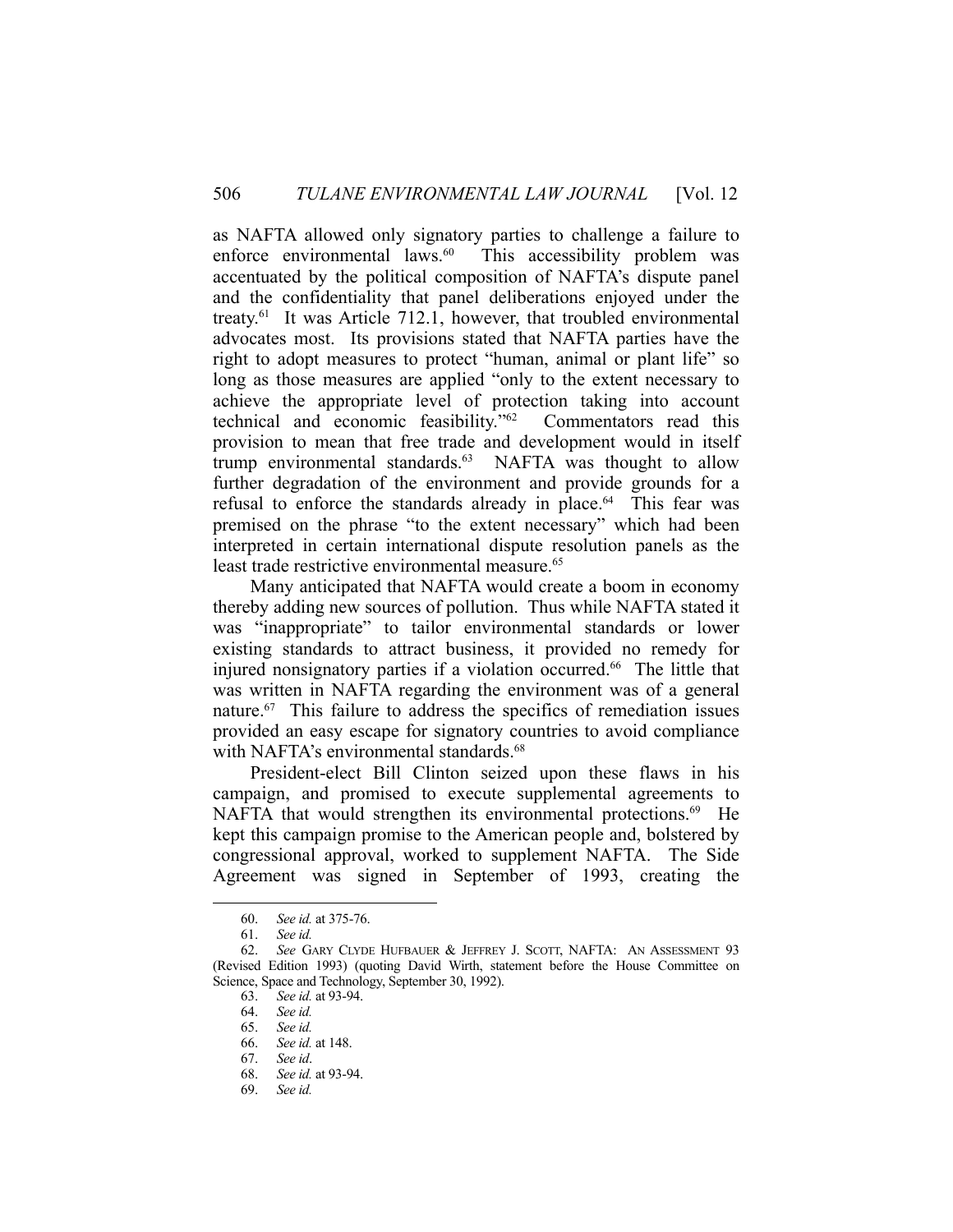Commission for Environmental Cooperation (CEC).<sup>70</sup> The CEC is comprised of "top environmental authorit[ies] in each signatory country, a secretariat, and a public advisory committee."71 The CEC considers submissions from individual or nongovernmental groups that allege one of the treaty parties is in noncompliance and then issues a report.<sup>72</sup> This complaint process is tailored to correct the lack of accessibility nongovernmental parties suffered in the NAFTA dispute process.73 In addition, the United States and Mexico signed an agreement which set up the Border Environment Cooperation Commission (BECC) and the North American Development Bank (NADBank).<sup>74</sup> The BECC coordinates state and local government environmental projects and NADBank finds financing.75 Finally, the Clinton Administration worked to improve NAFTA's lack of public accountability by opening the debate of BECC meetings to the public  $eye.<sup>76</sup>$ 

 Border XXI is the latest planning mechanism created under the La Paz and the Side Agreements. "Border XXI emphasizes public participation and strengthened cooperation with state and local agencies to achieve sustainable development along the border."77 The program lists as its central strategies "public involvement, decentralization of environmental management through state and local capacity building, and improved communication and cooperation among federal, state and local government agencies."78 The strategies are carried out by nine binational workgroups for "Natural Resources, Water, Environmental Health, Air, Hazardous and Solid Waste, Contingency Planning and Emergency Response, Environmental Information Resources, Pollution Prevention, and Cooperative Enforcement and Compliance."79 NAFTA carries forward the specificity of the La Paz Agreement into a cooperative framework

 <sup>70.</sup> *See* North American Agreement on Environmental Cooperation, Sept. 14, 1993, U.S.- Can.-Mex., 32 I.L.M. 1480.

 <sup>71.</sup> *See* Fallek, *supra* note 18, at 305.

 <sup>72.</sup> *See id.*

 <sup>73.</sup> *See id.*

 <sup>74.</sup> *See* Agreement Concerning the Establishment of a Border Environment Cooperation Commission and a North American Development Bank, Nov. 16, 1993, U.S.-Mex., 32 I.L.M. 1545 (1993) [hereinafter BECC-NADBank Agreement].

 <sup>75.</sup> *See id.*

 <sup>76.</sup> *See* Pirozzi, *supra* note 48, at 375.

 <sup>77.</sup> U.S. Environmental Protection Agency, *supra* note 32.

 <sup>78.</sup> U.S. Environmental Protection Agency, U.S.-Mexico Border XXI/Fronteria XXI,

*Environmental Issues & Problems* (visited Jan. 29, 1999) <http://www.epa.gov/usmexicoborder.ef.htm>. 79. *Id.*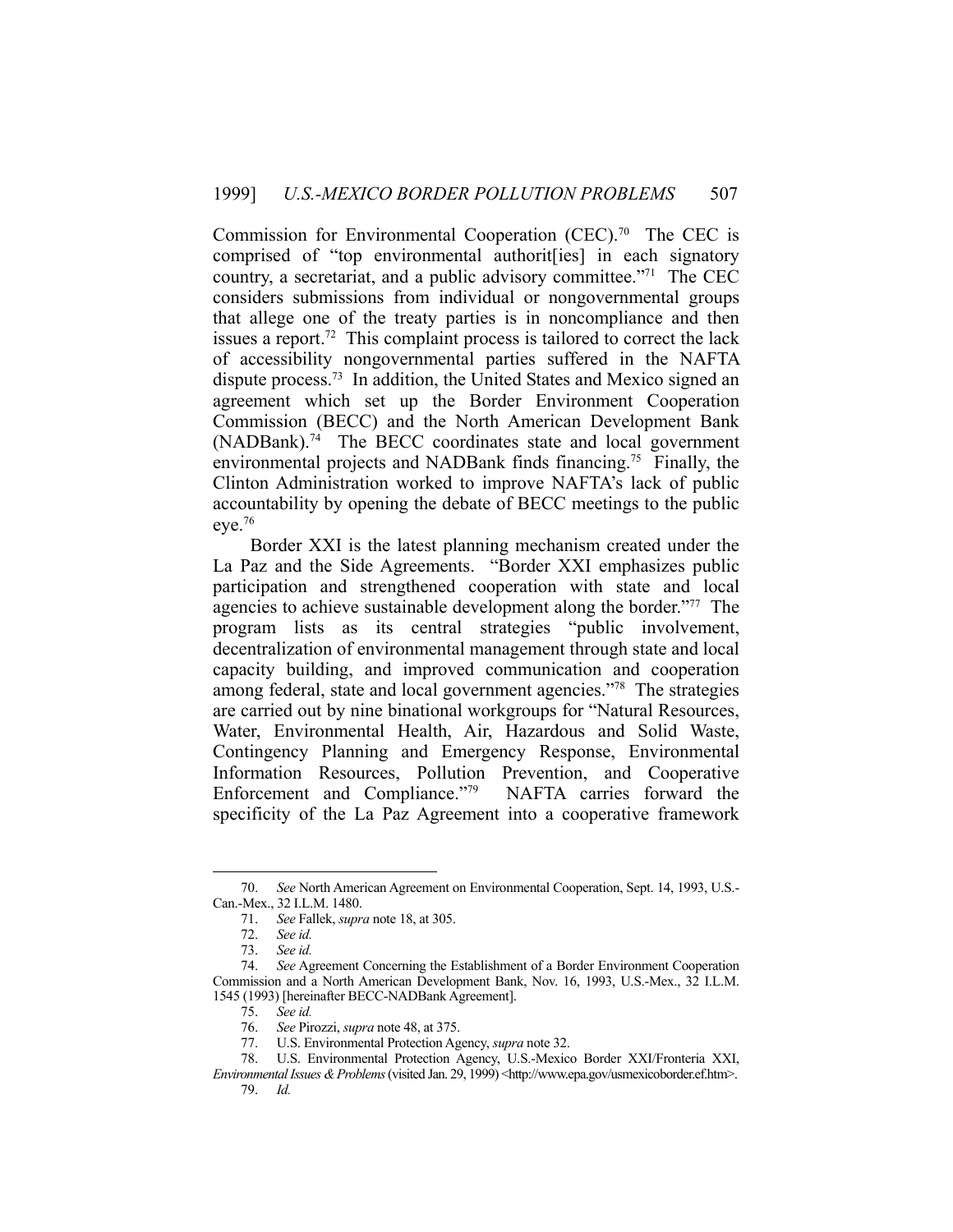with the hope that better communication will end the paralysis of prior treaty attempts.

#### V. HOW IS NAFTA RESPONDING TO REPAIR PAST TREATY FAILURES?

 The BECC's integration of economic development, environmental concerns and other community quality of life issues, makes it a unique institution.<sup>80</sup> Policy commentators have noted that this approach to border environmental problems is entirely new to international treaty making: it takes into consideration past failures brought on by differing national goals and bureaucratic stalemate. $81$ While the BECC's youth makes it difficult to assess its success, the open communication it has fostered allows for optimism.82

 The Side Agreement's focus on sustainable development as a contextualized environmentalism is a response to the criticisms of international law commentators who recognized the problems contained in the previous treaties. $83$  The limitation on the detached scientific approach to handling the environment has been noted in Brazil, China, Indonesia and Mexico, where developed countries have urged developing economies to be responsive to pollution control priorities not shared by them.<sup>84</sup> Diplomacy seemed to necessitate that developed countries make a concession by opening their markets, forgiving debt, providing access to technologies, or ending the drain of capital in return for these proposed environmental regulations.<sup>85</sup> President Clinton's suggestion of the Side Agreement was a genesis attempt to impose environmental provisos on industries that received the benefits of free trade.<sup>86</sup>

 Theorists base global environmental solutions in both national economic positions and scientific realities.<sup>87</sup> Environmental challenges, which impact on a global scale, have created the need for a dispute resolution process whereby the "information and analysis that informs . . . decisions" and the politics of "arriving at decisions as

 <sup>80.</sup> *See* Leonand Milich & Robert G. Varady, *Managing Transboundary Resources: Lessons from River-Basis Accords*, 40 ENVTL. 8, 11-12 (Oct. 11, 1998).

 <sup>81.</sup> *See id.*

 <sup>82.</sup> *See id.* at 13.

 <sup>83.</sup> *See id.* at 11-13.

 <sup>84.</sup> *See* LAWRENCE E. SUSSKIND, ENVIRONMENTAL DIPLOMACY: NEGOTIATING MORE EFFECTIVE GLOBAL AGREEMENTS 90 (1994).

 <sup>85.</sup> *See id.*

 <sup>86.</sup> *See id.* at 96.

 <sup>87.</sup> *See e.g.*, LEE A. KIMBALL, TREATY IMPLEMENTATION: SCIENTIFIC AND TECHNICAL ADVICE ENTERS A NEW STAGE 7 (1996).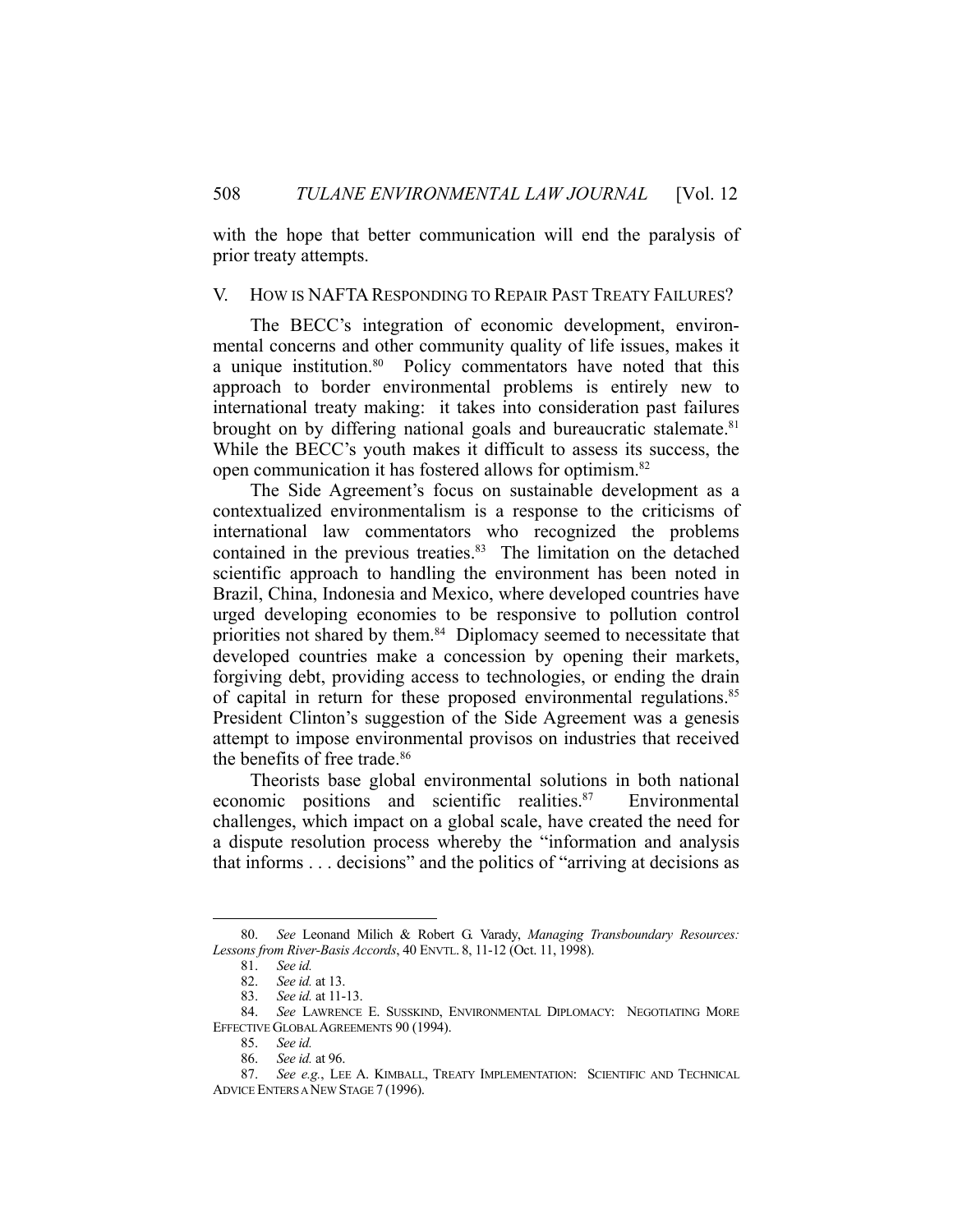to how societies will respond" are becoming one inquiry.88 On the international level of environmental problem-solving, the cultural concerns of those communities affected by pollution and the tension between varying national priorities exacerbates this commingling.<sup>89</sup> The world community's recent trend toward rapid demographic and technological change alters scientific assumptions and formalistic policy assumptions with marked speed.<sup>90</sup> "The growth in membership of the international community is directly responsible for the shift toward sustainable development," the need to find the "social and economic roots of environmental problems," and the belief that scientific evidence must be examined through a critical socioeconomic lens.<sup>91</sup>

 During the 1992 United Nations Conference and Development, scientific presentations were challenged with demands for more emphasis on sustainable development. One participant stated, "[t]he developing countries in this world demand equities in developmental issues as we talk about environmental global protection."92 The challenges that border environmental problems present often create fresh solutions in the realm of international law.<sup>93</sup> "[I]nternational decision-making rests on balancing well-defined national positions . . . it is a continuing process of discovery and adjustment, particularly in the field of environmental management."94

 New approaches to present international environmental problems, such as NAFTA's Side Agreement and Border XXI, aspire to integrate scientific expertise and socioeconomic realities to produce effective solutions. "Treating pollution as an inevitable byproduct is a backward concept in a competitive world. The time has come to emphasize the production process itself, use energy and materials more efficiently and reduce the quantity and toxicity of wastes before they are generated."95 Current suggestions, which have ranged from creating a global counterpart of the EPA to executing conventions that require member states to open their courts to private parties seeking relief for environmental noncompliance, appear to provide a solution

 <sup>88.</sup> *Id.*

 <sup>89.</sup> *See id.*

 <sup>90.</sup> *See id.* at 7-8.

 <sup>91.</sup> *Id.* at 8.

 <sup>92.</sup> Michael Deland, *Opening Address: Global Stewardship and the New World Order*, in STANDING COMM. ENVTL. L.,ABA, THE ROLE OF LAW IN THE 1992 UNITED NATIONS CONFERENCE ON ENV'T AND DEV. 4 (1992).

 <sup>93.</sup> *See id.* at 7, ELLIOT RICHARDSON, KEYNOTE PRESENTATION.

 <sup>94.</sup> *See* KIMBALL, *supra* note 87, at 7.

 <sup>95.</sup> Deland, *supra* note 92, at 3.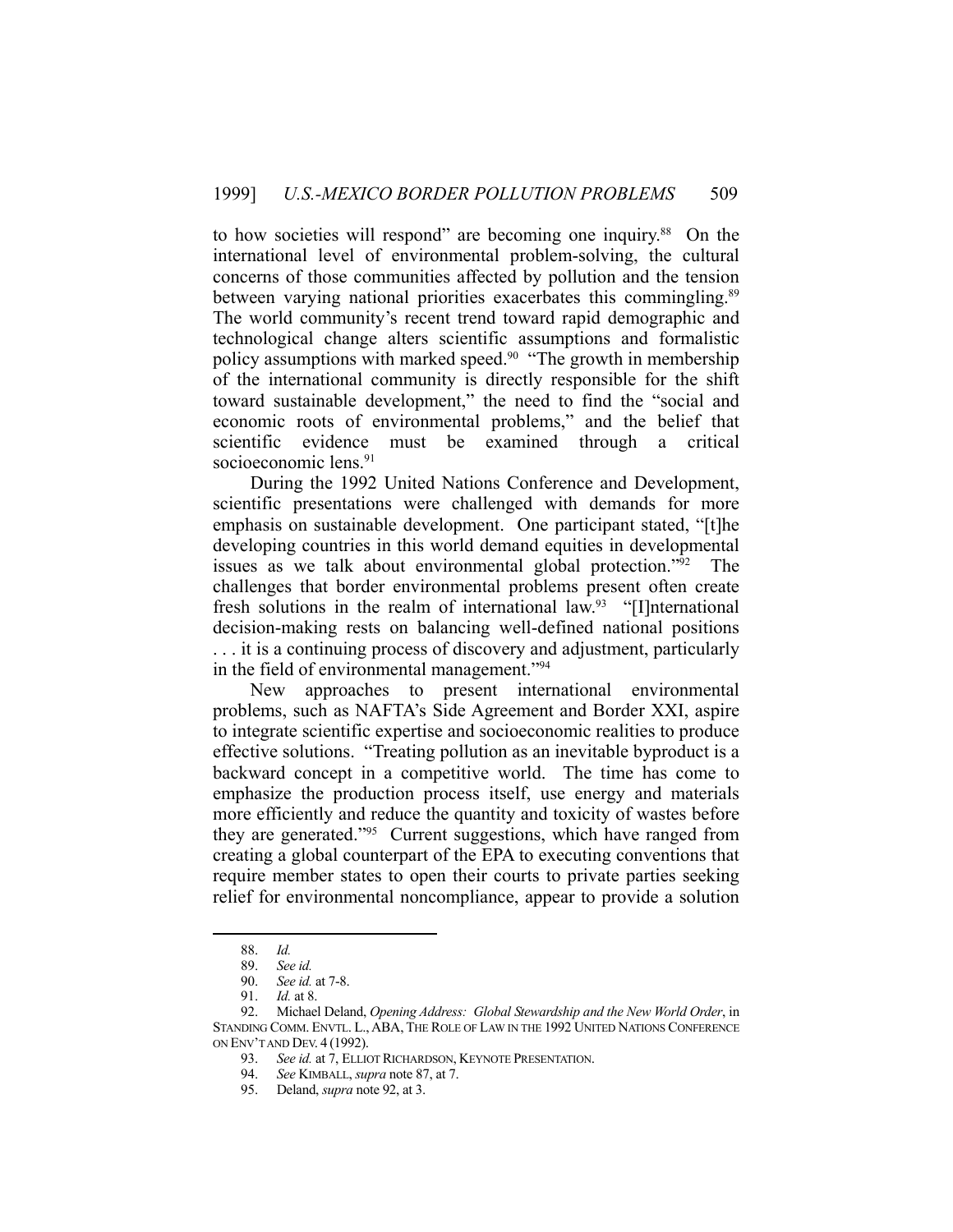to the world's environmental dilemmas; however, implementation of these suggestions is problematic.<sup>96</sup> These proposed solutions force states to bestow unprecedented power upon an international body, making sovereign states hesitant to submit to such an agreement.<sup>97</sup> The realistic suggestions, as opposed to the former, involve more cooperative and flexible agreements, offering incentives to all members and representing a "rolling process of intermediate selfadjusting agreements that respond quickly to scientific information."98

#### VI. HOW HAS NAFTA'S SIDE AGREEMENT ACCOMPLISHED THESE GOAL<sub>S</sub>?

 One of the most successful achievements of the Side Agreement and Border XXI has been the improvement in communication between Mexico and the United States and in public participation. The BECC has a board of directors consisting of the administrators from the U.S. Environmental Protection Agency and its Mexican counterpart, the Secretariat of Environment, Natural Resources and Fisheries.<sup>99</sup> Last year, other members were added, including people affiliated with private organizations and state or local governments.<sup>100</sup>

 On the public communication front, the BECC receives input and complaints from border communities and environmental groups. "The Environmental Information Resources Workgroup is addressing the need for increased public access to a wide variety of information on Border XXI through the Internet, Border XXI repositories, and the U.S.-Mexico Border toll-free telephone line."101 Adding to this open policy of communication is the EcoWeb project, expected to be completed in early 1999.102 EcoWeb will "include a comprehensive inventory of existing accessible environmental data and information and a directory with descriptions of projects and points of contact at Federal, state, local, and international agencies, and other sectors involved in border environmental activities."103 Educational programs

 <sup>96.</sup> *See id.* at 7, ELLIOT RICHARDSON, KEYNOTE PRESENTATION, *International Environmental Negotiations: The Legal Framework*, *in* STANDING COMM. ENVTL. L. ABA, THE ROLE OF LAW IN THE 1992 UNITED NATIONS CONFERENCE ON ENV'T AND DEV. 4 (1992).

 <sup>97.</sup> *See id.* at 8.

 <sup>98.</sup> Deland, *supra* note 92, at 4 (quoting Jessica Tuchman Matthews, *Redefining Security*, in FOREIGN AFFAIRS, Vol. 68, No. 62, 162-77 (Spring 1989)).

 <sup>99.</sup> *See* Milich & Varady, *supra* note 80, at 12.

 <sup>100.</sup> *See id.*

 <sup>101.</sup> BORDER ENVIRONMENTAL INDICATORS, *supra* note 15, at 20. For an up to date status report on specific projects which are still in process as this article goes to print, call the Border XXI hotline at 1-800-334-0741.

 <sup>102.</sup> *See id.*

 <sup>103.</sup> *Id.*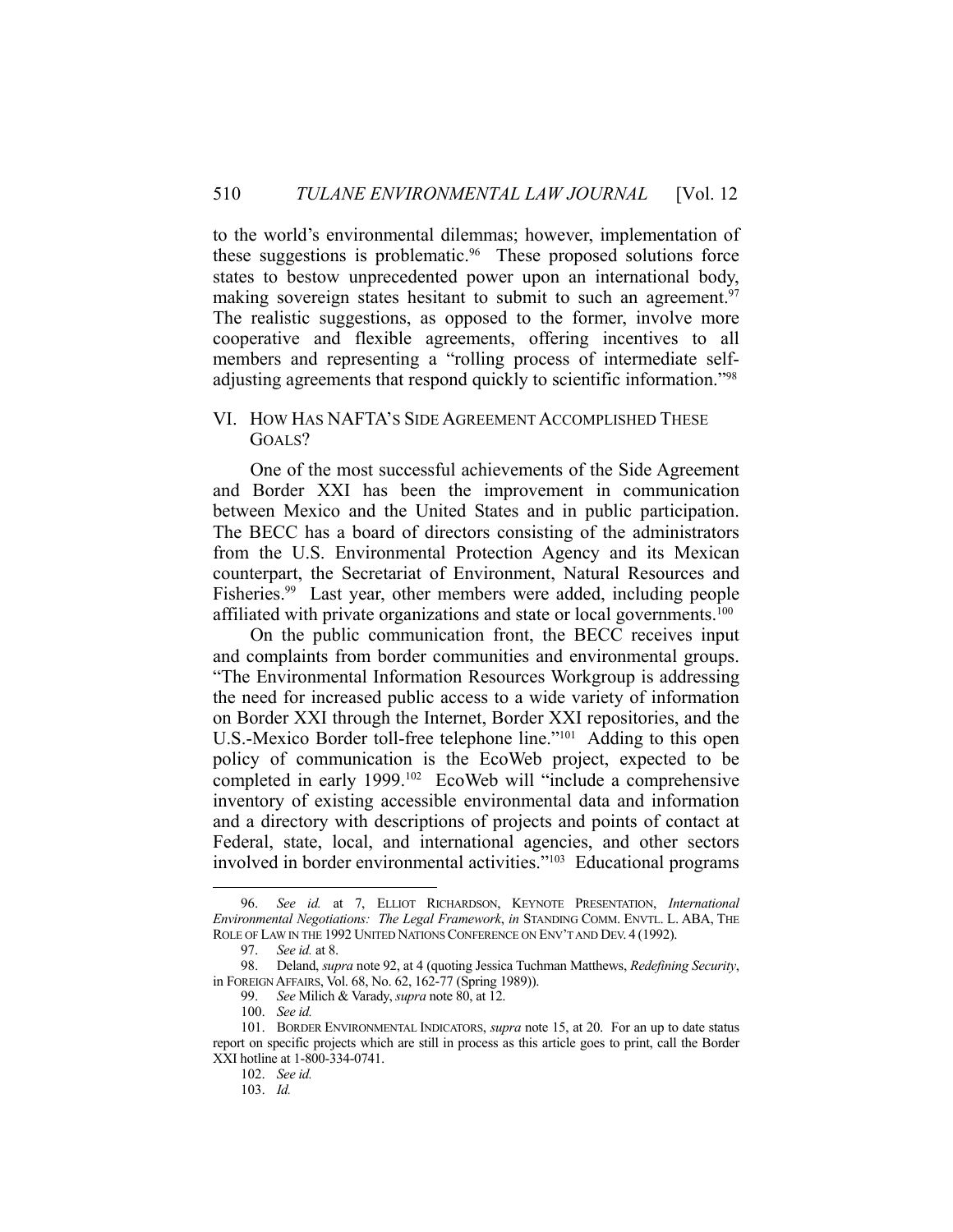in and around the border area will supplement these outreach attempts.104 Another avenue for public input exists through BECCnet, an Internet discussion group composed of subscribers from academia, political officials, concerned citizens, community groups, and the private sector.<sup>105</sup> One instance typifying BECC's commitment to these informational tools was the rescheduling of a meeting due to email protests which complained that BECC was not following its own guidelines.106 BECCnet has influenced decision making at least six times in the past four years.<sup>107</sup>

 Repair and installation of waste water treatment systems is currently under way throughout much of the border, courtesy of BECC. A status report in 1997 claimed that eleven short-term drinking water, sewer and wastewater treatment projects were approved and their construction initiated under the program's direction.<sup>108</sup> The rehabilitation of water lines in the city of Nogales, Sonora which currently leak forty percent of the water they carry, is currently under way.<sup>109</sup> This project expects to benefit 215,000 residents.110 The Industrial Park in Matamoros, Tamaulipas, Mexico, will be treating its municipal wastewater, generated by its more than  $22,000$  employees, when construction is complete.<sup>111</sup> This one million dollar project received financing approval through NAFTA's NADBank and includes a rare occurrence: the development of a fifty thousand dollar community investment project.112 Another innovative project is the on-site self-help loan project underway in the Colonias of El Paso County, Texas.<sup>113</sup> This project will provide no-interest loans to help 180 colonia families install septic tanks and treat their

*Id.*

 <sup>104.</sup> *See id.* at 21.

 <sup>105.</sup> *See* Milich & Varady, *supra* note 80, at 12.

 <sup>106.</sup> *See id.*

 <sup>107.</sup> *See id.*

When the commission failed to adhere to self-imposed guidelines for a forthcoming meeting, for instance, email protests were so numerous that the directors rescheduled the meeting. Similarly, at another meeting attended by about 200 people, the chairman gaveled the proceedings closed before allowing public comment; the cascade of protests on BECCnet led to a public apology and a binding modification of the procedures for such comment.

 <sup>108.</sup> *See* Border Environmental Cooperation Commission Project Certification as of December 3, 1998.

 <sup>109.</sup> *See id.*

 <sup>110.</sup> *See id.*

 <sup>111.</sup> *See id.*

 <sup>112.</sup> *See id.*

 <sup>113.</sup> *See id.*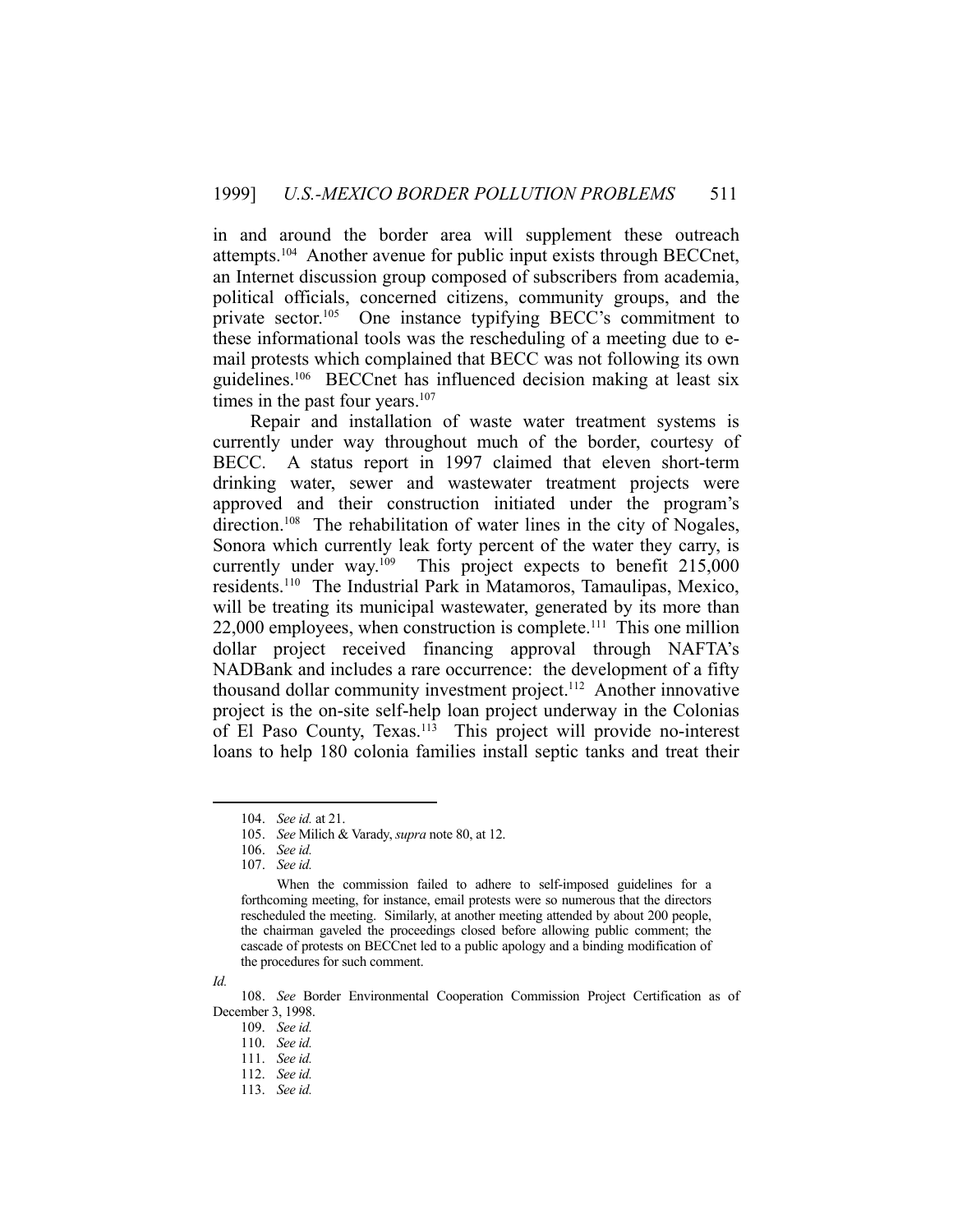household sewage.<sup>114</sup> It was sponsored, not by NADBank, but through El Paso Interreligious Sponsoring Organization and the University of Texas at El Paso.<sup>115</sup> This reflects how BECC is opening the political process to creative solutions and community involvement.

 Progress has also been made with regard to the air pollution that clouds visibility at Big Bend National Park in Texas.116 The controversy over the Big Bend haze, complete with finger pointing and an international diplomatic stalemate, has finally been addressed with the agreement to release scientific data and to submit to a new study that officials hope will identify industrial facilities in both countries whose pollution contributes to Big Bend haze.117

 The South Bay Ocean Outfall is a long-standing project springing from an agreement in 1990 and slated for immediate operation.118 It will come to fruition during the governance of NAFTA's Side Agreement but has been ongoing throughout nearly a decade of differing international agreements.<sup>119</sup> This project is colloquially known as the "Big Pipe" due to its 3.6-mile tunnel underneath the ocean floor that will discharge Mexico's treated industrial waste three miles offshore into the Pacific.120 This "miracle of engineering" was constructed with a drilling mole the size of a locomotive and identical to that which created the Channel Tunnel between England and France.<sup>121</sup> "The sewage pipe is 11 feet wide, runs 200 feet beneath the ocean floor in some sections, crosses 14 fault zones, and was hardened to withstand an earthquake measuring 7.5 on the Richter scale."122 The construction of this one hundred and sixty million dollar pipe hopes to finally divert Tijuana's waste away from San Diego's shores.<sup>123</sup> It was commissioned in 1990, before NAFTA and the Side Agreement came into effect, and involved a cross-border agreement between the City of San Diego, the EPA and the IBWC to construct an international wastewater-treatment plant, the first of its kind in Mexico.<sup>124</sup>

 <sup>114.</sup> *See id.*

 <sup>115.</sup> *See id.*

 <sup>116.</sup> *See* Loftis, *supra* note 13, at 1A, 8A.

 <sup>117.</sup> *See id.* at 1A.

 <sup>118.</sup> *See* EPA No. 160-R-96-004, U.S.-MEXICO BORDER XXI PROGRAM-1996 IMPLEMENTATION PLANS (October 1996).

 <sup>119.</sup> *See* Booth, *supra* note 8, at A11.

 <sup>120.</sup> *See id.*

 <sup>121.</sup> *See id.*

 <sup>122.</sup> *Id.*

 <sup>123.</sup> *See id.*

 <sup>124.</sup> *See id.*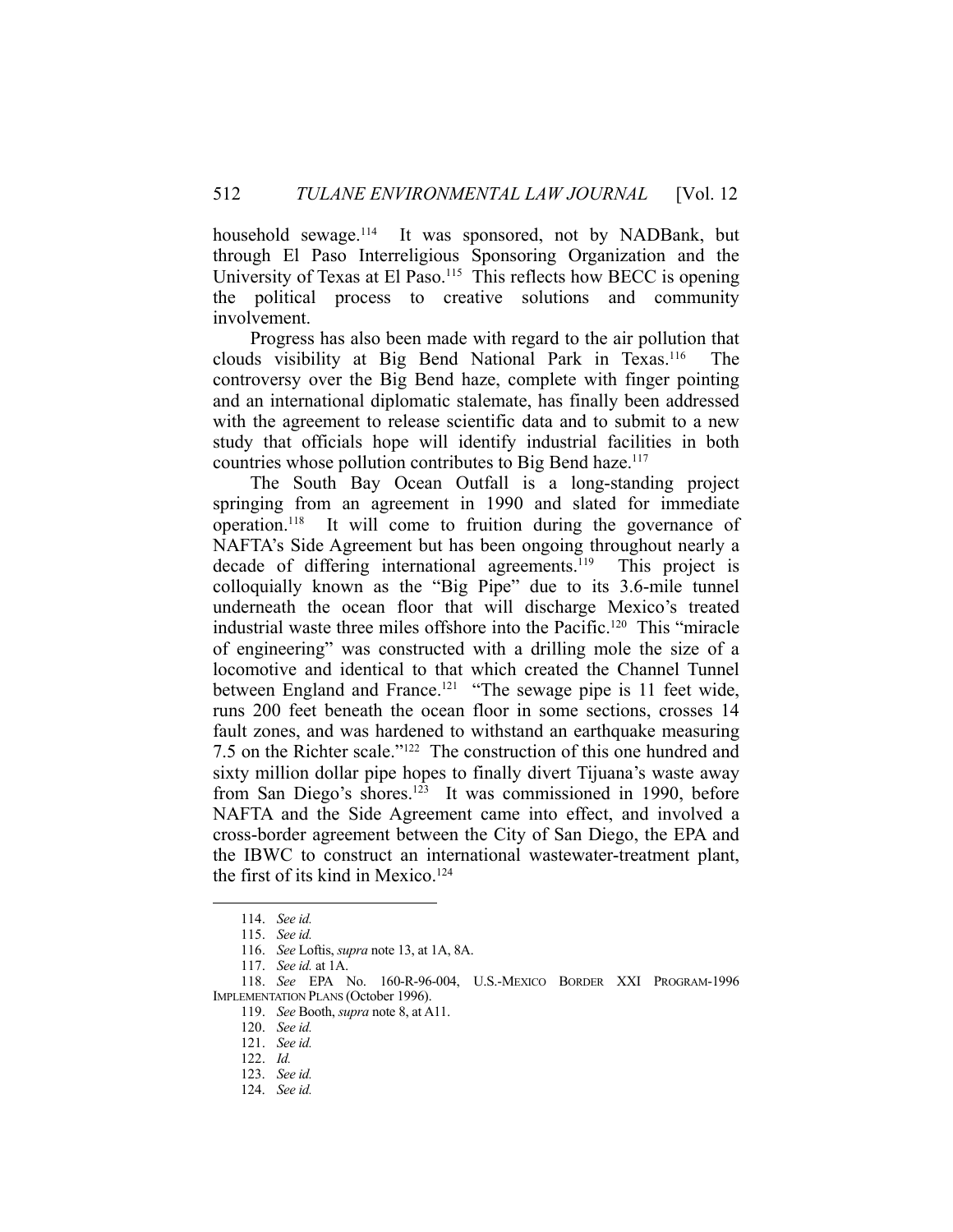While the completion of the Big Pipe is a source of pride for border administrators of international environmental programs, California fears that Mexico's sewage treatment facility will not sufficiently clean the sewage discharged from Big Pipe.<sup>125</sup> The plant slated to handle this discharge was the first of its kind in the country and was constructed under the government of the beloved Miguel de la Madrid.<sup>126</sup> "The Mexicans are very proud of what they've done," said one official, "but it's not up to the standards we have here. It [is] a touchy issue."127 The plant, which treats Tijuana sewage, does not meet U.S. government standards and consistently fails tests for acute toxicity (meaning its water output would kill aquatic life).<sup>128</sup> A recently proposed upgrade of the border treatment plant experienced delay due to disagreement between IBWC and the EPA as to which secondary treatment method would be best.<sup>129</sup>

 Although border administrators hail Big Pipe as a success of international border commissions and treaties, in reality the project points to how ineffective the old systems of the La Paz Agreement and the Water Treaty were without the Side Agreement. The pollution problem was apparent back in 1990, but the cumbersome negotiation structures of La Paz and the Water Treaty made funding challenging and practical solutions difficult. The raw sewage on California's shores represents a highly visible problem and attracts a great deal of media attention, yet the area residents have been waiting almost a decade for plan fruition.

 Among the most visible failures of NAFTA is the pier built in Cozumel, Quintana Roo, Mexico, that endangers the Paradise Reef. Environmentalists fought against the construction of the pier because they believed that visiting ships would break and eventually destroy the protected reef, a valuable and marvelous natural resource.<sup>130</sup> These environmentalists petitioned the BECC and argued that Mexico was violating or ignoring its own environmental laws; BECC subsequently issued a report in agreement with their arguments.<sup>131</sup> Mexico's Secretariat responded to these charges by raising procedural

 <sup>125.</sup> *See* SAN DIEGO SOURCE, Sewage From Mexico to be Dumped Off California Coast, Oct. 15, 1998 (visited Jan. 30, 1999) <http://www.sddt.com/files/librarywire/98/10/15cg.html>.

 <sup>126.</sup> *See* Branigin, *supra* note 12, at A1.

 <sup>127.</sup> *Id.*

 <sup>128.</sup> *See* SAN DIEGO SOURCE, *supra* note 125.

 <sup>129.</sup> *See id.*

 <sup>130.</sup> *See* Ferriss, *supra* note 1, at G5.

 <sup>131.</sup> *See id.*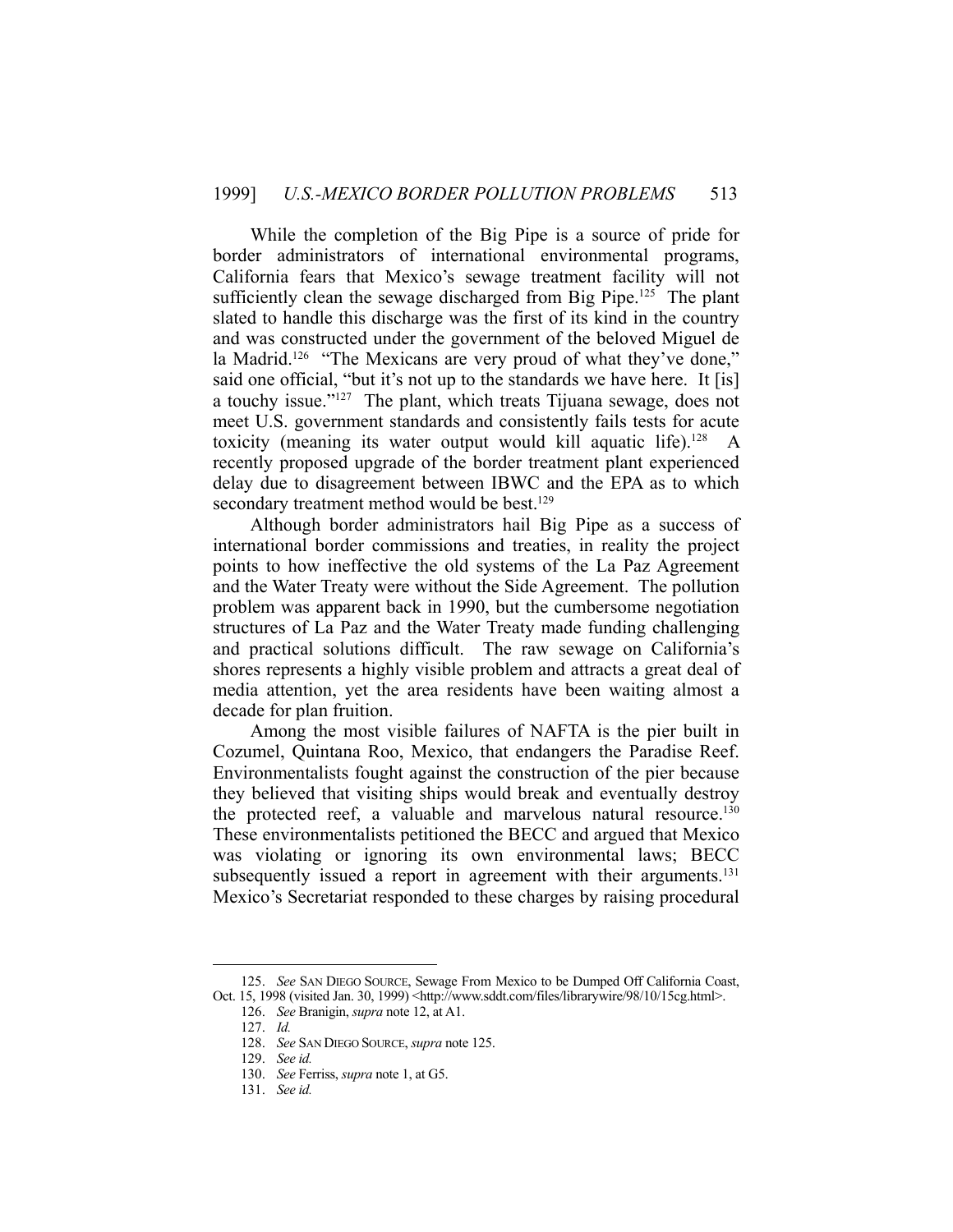issues.<sup>132</sup> The failure to stop construction has been highlighted as a NAFTA failure, pointing to BECC's inability to enforce its findings.<sup>133</sup>

## VII. WHAT DO BORDER COMMUNITIES THINK OF NAFTA'S SUCCESS ON ENVIRONMENTAL ISSUES?

 Community activists and border residents remain unimpressed with the Side Agreement and its progress. Critics point to the fact that while NADBank lists over twenty projects for which it has helped to secure financing, not a single water or sewage treatment plant has been built under its financial wing.<sup>134</sup> The Nuevo Laredo plant was the exception.<sup>135</sup> The Nuevo Laredo, Tamaulipas plant, which was inaugurated in 1996, was cited by President Clinton as a NAFTA success story but investigators later discovered it is not properly connected to the growing communities in the area.<sup>136</sup> The repairs are expected to cost millions of dollars and, in the meantime, border residents continue to see raw sewage pollute the Rio Grande.<sup>137</sup>

 Further criticism is directed towards NADBank because its concept was based on luring private capital to Mexico for infrastructure projects that in the United States would have been financed with government money.138 This position is bolstered by the fact that EPA has supplemented the NADBank loan program with one hundred and seventy million dollars in grants supplied with U.S. tax dollars.139 Upon questioning from reporters regarding NADBank's financing problems, NADBank director Victor Miramontes commented that "'[w]ithout grants, this system doesn't work.'"140

 Border communities also find fault with the BECC's lack of enforcement power. The citizens quickly learned that BECC has no power to take sides on petitioned complaints, but merely issues factual reports which are intended to illuminate the lack of

 <sup>132.</sup> *See* Schiller, *supra* note 50, at 460. The BECC relays its opinions on the complaints it receives to the Environmental Agencies within the offending country. In response to this particular situation Mexico's Secretariat replied, by way of defense, that the internal national remedies had not been exhausted prior to the BECC complaint. *See id.* The substantive breach of environmental law in Cozumel was, therefore, not addressed by the Mexican agency.

 <sup>133.</sup> *See* Ferriss, *supra* note 1, at 65.

<sup>134.</sup> *See id.* ("[A]rguing that Mexican laws had been ignored or violated in the pier's planning, the petitioners had hoped the commission would fine or at least chastise Mexico . . .").

 <sup>135.</sup> *See* Schiller, *supra* note 50, at 460.

 <sup>136.</sup> *See id.*

 <sup>137.</sup> *Id.*

 <sup>138.</sup> *See id.*

 <sup>139.</sup> *See id.*

 <sup>140.</sup> *Id.*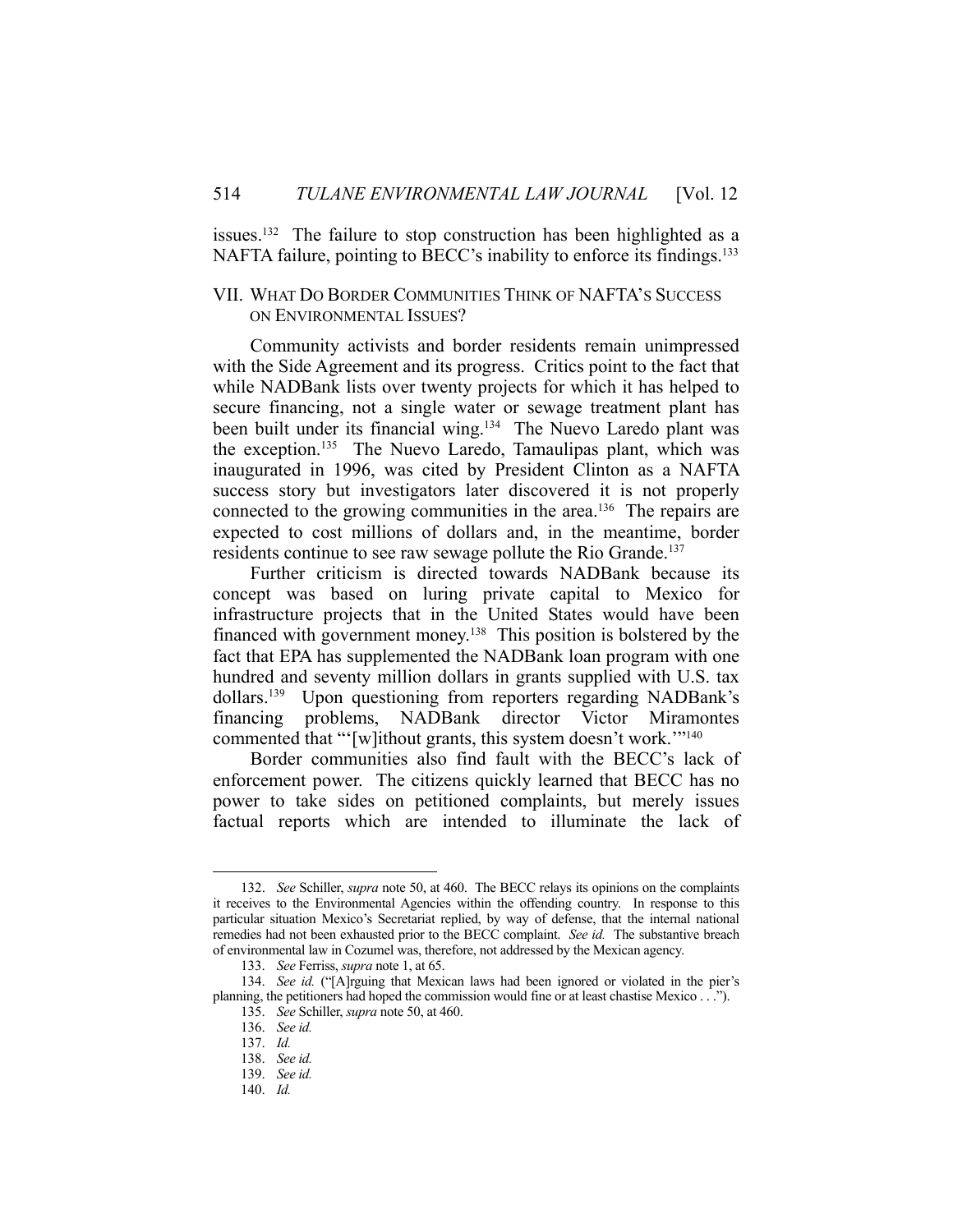enforcement.<sup>141</sup> The belief that disclosure will shame either country into compliance assumes that the failure to enforce is intentional or at least avoidable.142 Most researchers find that rather than being victim to purposeful neglect, the border has been overwhelmed despite its good environmental intentions.143 Trade-based sanctions, when levied against developing countries, come under reproach.<sup>144</sup> The prevalence of foreign investment in Mexico is responsible for much of the pollution.145 Besides the hypocritical aspect of charging Mexico with pollution costs that United States companies are generating, such a policy would violate customary international law.146 Western conceptions of what is environmentally correct policy cannot be forced upon developing countries who do not share our vision.<sup>147</sup>

 In addition to the international law limitations on increased enforcement, NAFTA faces other limitations. Stronger methods of enforcement were suggested during Side Agreement negotiations, such as mandatory trade sanctions, but the parties rejected these proposals.148 Therefore, the claims of ineffective enforcement are blind to the obstacles faced by the neighboring countries in both their abilities and their independence.<sup>149</sup>

 The consistently "high rates of birth defects [that] have been reported in the industrial areas along Mexico's border are not only cited as one of the Side Agreements failures, but are often accredited to NAFTA and its role in increased industrialization of the border area.<sup>150</sup> The Texas Department of Health continues to report a statistically high proportion of certain birth defects, stating that, "'[t]here is no question that this is a high risk area because of poverty and the growth of the maquila (assembly) plants.'"151 Residents note

<u>.</u>

148. *See* HUFBAUER & SCHOTT, *supra* note 52, at 7.

 <sup>141.</sup> *See id.*

 <sup>142.</sup> Certainly neither country can be shamed for its financial limitations.

 <sup>143.</sup> *See* U.S.-Mexico Border XXI Program Framework Document, Oct. 7, 1996, U.S.- Mex. EPA No. 160-R-96-003 (Oct. 1996) at III. 2. (stating that growth in industry and population along the area has overwhelmed existing pollution control.)

 <sup>144.</sup> *See* Coleman, *supra* note 53, at 169.

 <sup>145.</sup> *See* Troutman *supra* note 21, at 940.

 <sup>146.</sup> *See* SUSSKIND, *supra* note 84, at 101. "Because international law enshrines the right of sovereignty, all efforts to monitor performance, establish the accuracy of claims of noncompliance, punish proven noncompliers, or impose remedial action must be accepted voluntarily by the parties to a treaty." *Id.*

 <sup>147.</sup> *See* Coleman, *supra* note 53, at 169.

 <sup>149.</sup> *See id.*

 <sup>150.</sup> Danielle Knight, Health: Birth Defects Continue in U.S.-Mexico Border Areas, INTER PRESS SERVICE, June 18, 1998, available in 1998 WL 5987849.

 <sup>151.</sup> *Id.* (quoting Russell Larson, public health scientist and medical doctor with the Texas Department of Health).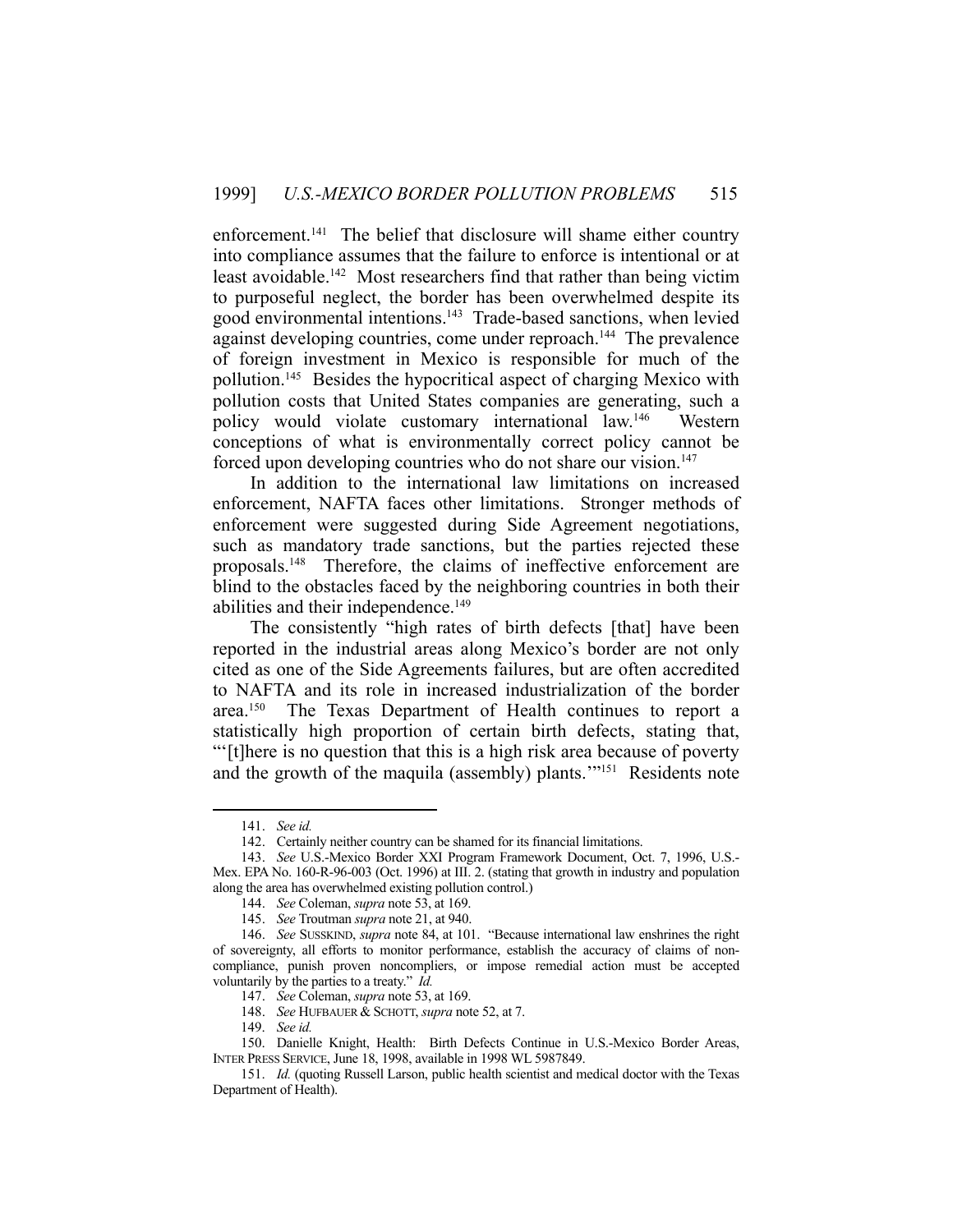that despite media coverage and public attention, these statistics have not improved since NAFTA's Side Agreement took effect in 1993.152 The situation is even more severe in Mexico where Tamaulipas reported 386 cases of anencephalic babies between 1987 and 1992. 153 Recently, some of the families of the dead and deformed babies in Texas and Mexico elected to take their grievances not to NAFTA's environmental body, but rather to take them to the courthouse.<sup>154</sup> The swift settlement of these claims did not result in an admission of guilt from the defendant maquiladoras, but when considered together with NAFTA's lack of progress with health issues, it bolsters complaints that NAFTA is not helping to save lives.<sup>155</sup> In fact, much of the Health Workgroup's agenda leans toward public education and the study of the problem's extent rather than preventative solutions to border health.156

 Some of the crossfire appears to be coming from NAFTA's failure to provide a healthier economic environment for workers on either side of the border, an issue which compounds NAFTA's perceived environmental failures.157 The instability of the Peso, plummeting oil prices, and growth of Mexico's population have crippled improvement, both in the border economy and environmental conditions.158

#### VIII. CONCLUSION

 The Border XXI program and the Side Agreement are operating in earnest within the constraints of their design. Communication between Mexico and the United States has improved, but the inequalities in the resources each state brings to the table coupled with differences regarding public participation limit the effectiveness of environmental cooperation. The funding inadequacies of NADBank are receiving some measure of repair via EPA grants and alternative sources of fundraising, such as community groups. Arguably, it is the innovative construction of the BECC that has allowed for these creative approaches to change. The BECC opens the door to involvement by citizens, community groups, and environmental activists in drafting border solutions. Since these groups have always

 <sup>152.</sup> *See id.*

 <sup>153.</sup> *See id.*

 <sup>154.</sup> *See id.*

 <sup>155.</sup> *See id.*

 <sup>156.</sup> *See* BORDER ENVIRONMENTAL INDICATORS,*supra* note 15, at 18-20.

 <sup>157.</sup> *See* Coleman, *supra* note 53, at 133.

 <sup>158.</sup> *See* Booth, *supra* note 8, at A11.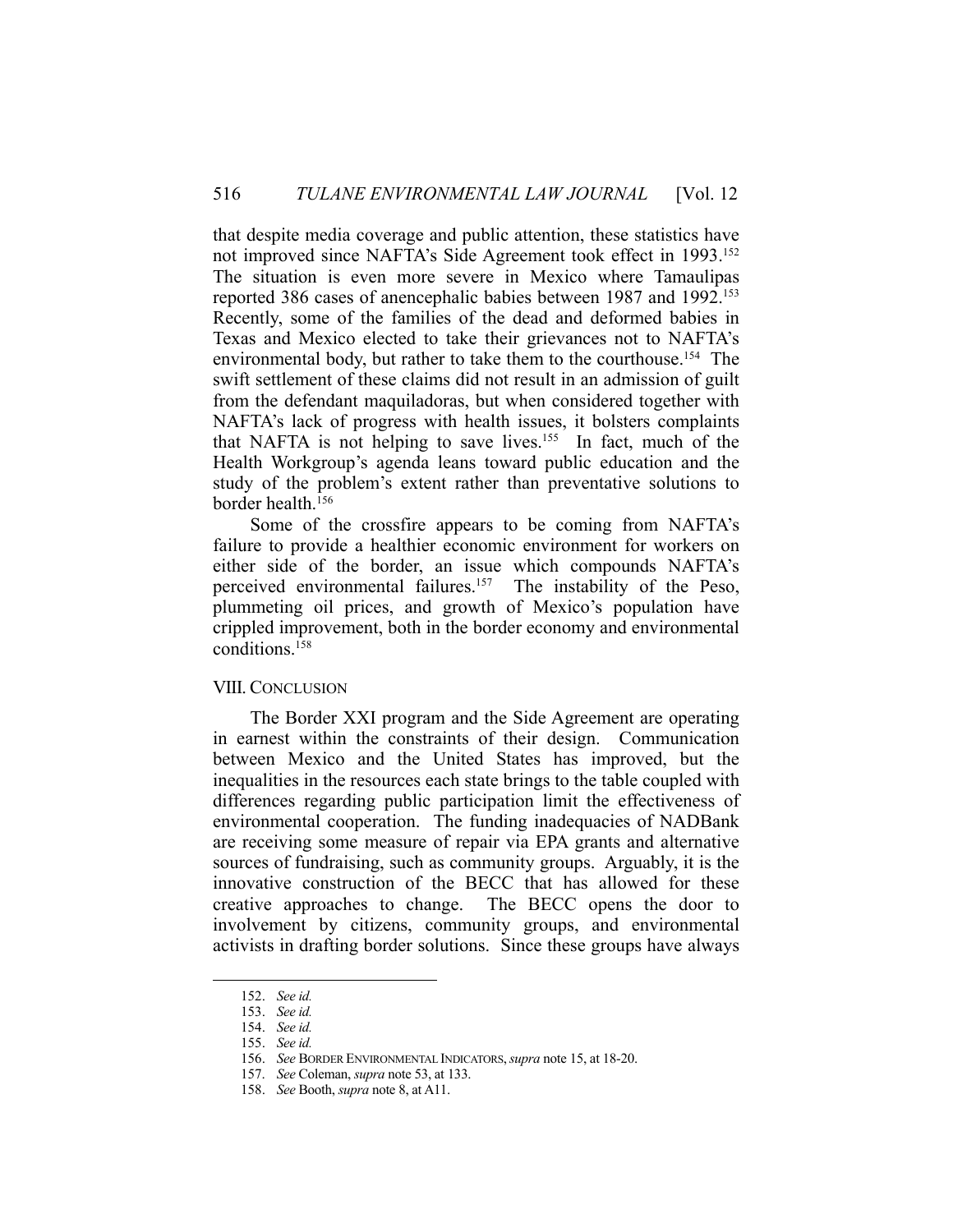been the real impetus for environmental change, their inclusion has a positive impact on the BECC's efforts.

 Complaints surrounding the BECC's ability to enforce environmental standards center upon the limitations of international law conceptions of sovereignty rather than NAFTA's failure. It has been suggested that the United States should compel Mexico's compliance with our environmental standards.<sup>159</sup> However, an expectation that Mexico will be a willing signatory to such an agreement is both imperialistic and naïve.<sup>160</sup> The impressive layout of Mexico's environmental regulations, often on the books more stringent than U.S. standards, evidences Mexico's commitment to the presentation of its ecosystem.

 The paltry enforcement of Mexican regulations reflects the youth of its environmental concern, and the constraints of its administrative budget. Therefore, it is not Mexico's will that needs compulsion, instead it is Mexico's financial inability to achieve environmental commitments without compromising the chance to better its standard of living. The maquiladoras, largely American-owned, unquestionably contribute significantly to the pollution of the border. Attempts by the EPA to exercise extra-territorial jurisdiction over these polluters have recently resulted in ninety-five subpoenas to United State companies mandating responses to inquiries regarding their internal scientific operations.<sup>161</sup> While the case was later settled, the agency assertion of extra-territorial power remains.<sup>162</sup> The EPA may not be able to follow through on its enforcement against these companies, but may succeed in making a showing of good faith to Mexican regulatory agencies who may have sensed a double standard in NAFTA's provisions.

 Despite all the inroads the Side Agreement and the La Paz Agreement have made, activists are still justified in their complaints. The ongoing health problems caused by pollution throughout the border create a sense of urgency but the gargantuan problems slow

 <sup>159.</sup> *See* SUSSKIND, *supra* note 84, at 113. [C]ompliance with global environmental treaties, according to theorists, rests on either enforcement by an international police force strong enough to impose the law on indirect strategies for inducing appropriate governmental behavior. Given the prominence of the principle of sovereignty, and the unwillingness of the United Nations to use force to achieve treaty compliance, it is important to do more to convince each nation that its self-interest is best served by complying. *Id.*

 <sup>160.</sup> *See id.*

 <sup>161.</sup> *See* Elia V. Pirozzi, *Compliance Through Alliance: Regulating Reform and the Application of Market-Based Incentives to the United States-Mexico Border Region Hazardous Waste Problem*, 12 J. ENVTL. L. & LITIG. 337, 364-65 (1997).

 <sup>162.</sup> *See id.*